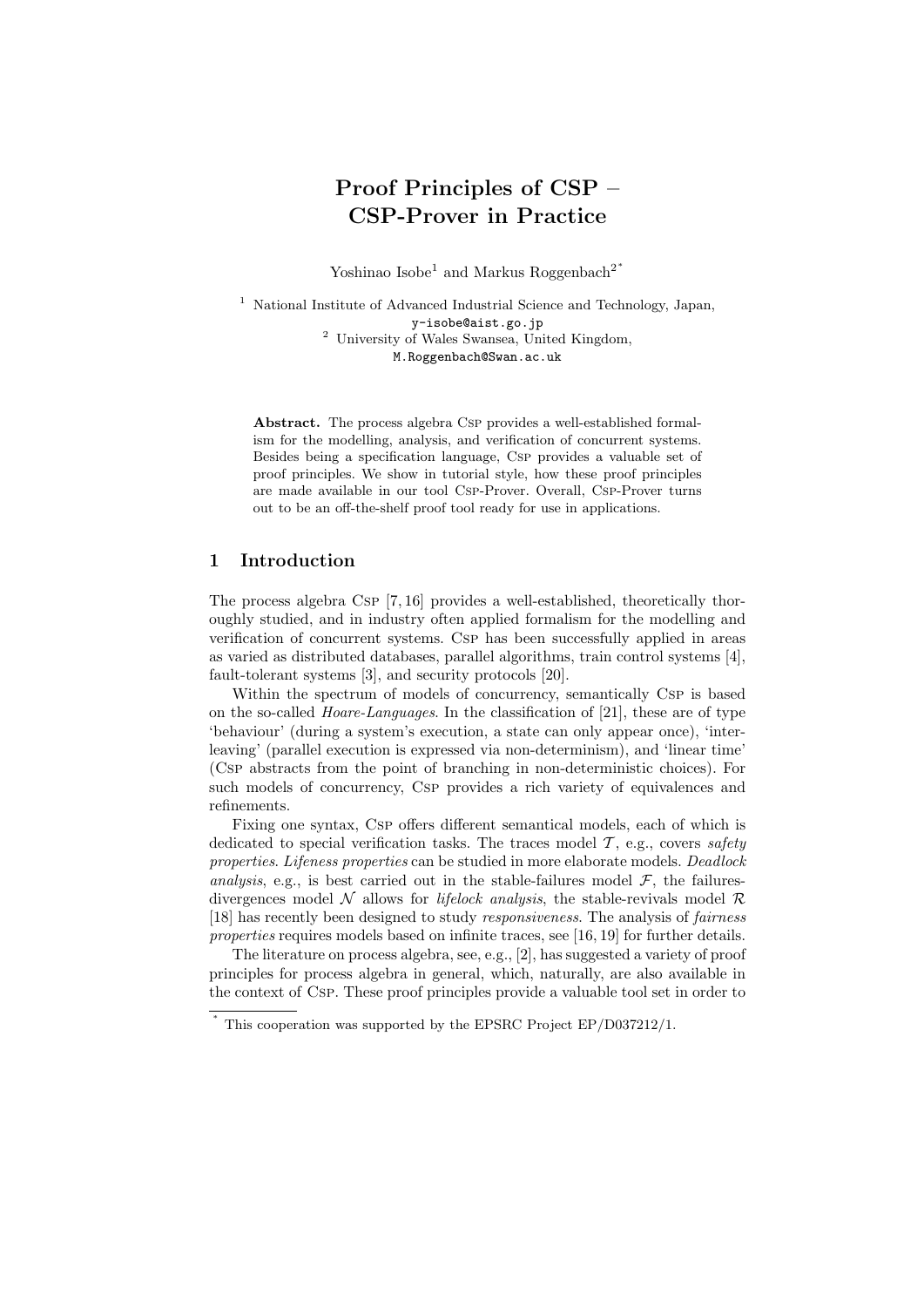analyze, validate and verify concurrent systems. To a certain extend, the success of process algebra in general, and especially of Csp, is based on these very principles. The overall purpose of these techniques is to lift semantical proofs to proofs on the syntactic level: Process algebra is famous for its rich set of algebraic laws, which allow for the manipulation of specifications on the syntactic level.

CSP-Prover  $[8, 9, 11, 10]$  is an interactive proof tool for CSP based on the theorem prover Isabelle/HOL [14]. With its theorem proving approach Csp-Prover complements the established model checker FDR [13] as a proof tool for Csp. Csp-Prover is generic in the various Csp models. Currently, Csp-Prover fully supports the traces model  $\mathcal T$  and the stable-failures model  $\mathcal F$ . Implementations of the failures-divergences model  $\mathcal N$  and the stable-revivals model  $\mathcal R$  are well under way.

In this paper we review proof principles of process algebra and show how they can be applied in Csp-Prover. It turns out that Csp-Prover provides a suitable platform to study and apply proof principles of Csp. However, sometimes subtle but important changes are required in order to obtain an 'automatized' version of an established proof technique, which so-far was carried out manually only.

The various Csp models are defined in terms of denotational semantics. Consequently, all syntactic proof principles such as algebraic laws, fixed point induction, or the existence and uniqueness of normal forms have to be proven to be correct with respect to a given denotational semantics. Csp-Prover provides an encoding of these denotational semantics as well as of a wide range of already proven to be correct syntactic proof principles. For the stable-failures model  $\mathcal F$ the implemented principles actually are complete [10]. Overall, Csp-Prover can be used as an off-the-shelf proof tool, which easily can be extended by domain specific theorems.

Tools similar to Csp-Prover have been suggested by Tej/Wolff [24, 23] and Dutertre/Schneider [5, 22]. Here, Csp-Prover continues and extends the work by Tej/Wolf. Their tool HOL-Csp is focused on the failure-divergences model  $\mathcal N$ . While Csp-Prover works with a deep encoding of the language, HOL-Csp provides a shallow encoding of Csp in Isabelle/HOL. Consequently, in HOL-Csp proofs principles related to the Csp syntax are not easy to realise. Schneider/Dutertre base their tool on the theorem prover PVS. Their work is tailored to the verification of security protocols. Their prover implements a restricted version of traces model  $T$ .

The paper is organized as follows: First we give an overview on the process algebra Csp as it is available in Csp-Prover. Then we show how to prove and how to apply algebraic laws in Csp-Prover. Section 4 discusses recursively described systems, for which *fixed-point induction* provides a powerful and often adequate syntactical proof principle. Finally, we discuss *deadlock analysis*: In the context of Csp, deadlock-freedom is often proved by means of abstraction. An alternative is to look into specialized theorems that cover deadlock-free networks.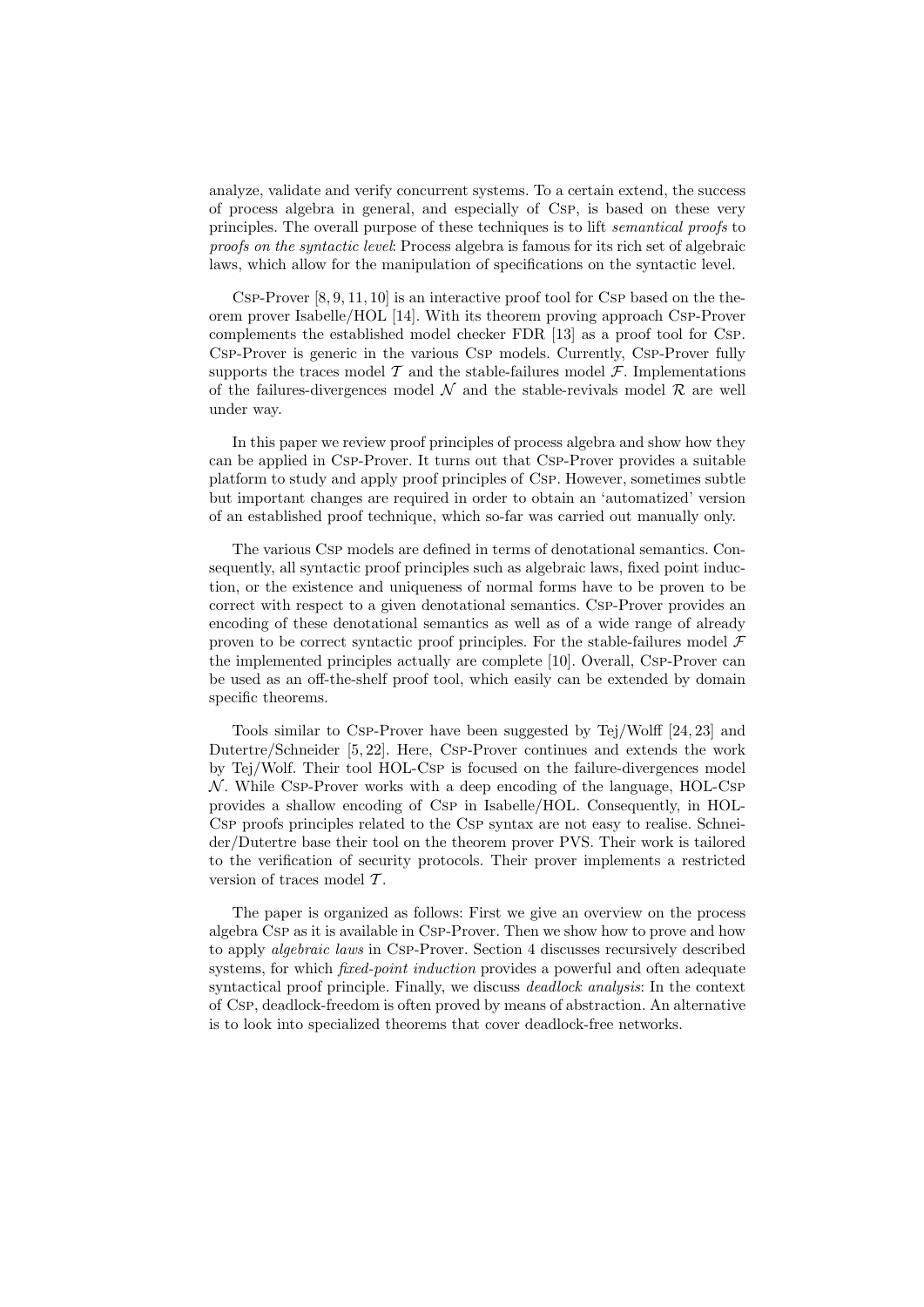| $P ::= p(x_1, \ldots, x_n)$     | %% (parametrized) process name      |
|---------------------------------|-------------------------------------|
| Skip                            | %% successfully terminating process |
| <b>Stop</b>                     | %% deadlock process                 |
| Div                             | %% divergence                       |
| $a \rightarrow P$               | $%$ action prefix                   |
| $P \square P$                   | %% external choice                  |
| $P \sqcap P$                    | %% internal choice                  |
| $?x:A\rightarrow P(x)$          | %% prefix choice                    |
| $!s: S \bullet P(s)$            | %% replicated internal choice       |
| <i>if</i> $b$ then $P$ else $P$ | %% conditional                      |
| $P \parallel P$                 | %% interleaving                     |
| $P \parallel P$                 | %% synchronous parallel             |
| $P \parallel X \parallel P$     | %% generalized parallel             |
| $P \overset{\circ}{\circ} P$    | %% sequential composition           |
| $P \setminus X$                 | %% hiding                           |
| P[ r ]                          | %% relational renaming              |
| $P \perp n$                     | %% depth restriction                |

Fig. 1. Syntax of basic Csp processes in Csp-Prover.

## 2 The process algebra CSP in CSP-Prover

Fig. 1 shows the basic Csp processes available in Csp-Prover. These processes are defined relatively to an alphabet of actions  $\Sigma$  and a set of process names. A process can be a (parametrized) process name or one of the primitive processes Skip, Stop, and Div. Actions can prefix a process. The choice between processes can be external or internal. Both choice operators are also available in a generalized version: the prefix choice operator allows the environment to choose between actions in a subset A of the alphabet  $\Sigma$ ; in the replicated internal choice, the process chooses an index  $s$  from a set  $S$  of selectors, where this set of selectors S is either a set of natural numbers or a set of subsets of the alphabet  $\Sigma$ . The further progress of a process can depend on a condition. Various parallel operators are available, differing in their synchronization condition: with interleaving the processes run independent of each other; synchronous parallel forces the processes to run in lock-step; the general parallel operator synchronizes the processes in the subset X of the alphabet  $\Sigma$ . There is hiding and renaming. Finally, it is possible to restrict a process to its first  $n$  actions. Replicated internal choice is described in [10], otherwise see [16] for a detailed discussion of these operators.

In the setting of Csp-Prover, basic processes are terms of the type

# ('a,'b) proc

where 'a is an Isabelle type variable to be instantiated with the type of process names, and, similarly, 'b is an Isabelle type variable to be instantiated with the alphabet of actions. For example, the basic processes  $a \rightarrow Skip$  and  $?x : \{a, b\} \rightarrow$  $P(x)$  can be typed-checked in Isabelle by declaring them as a term: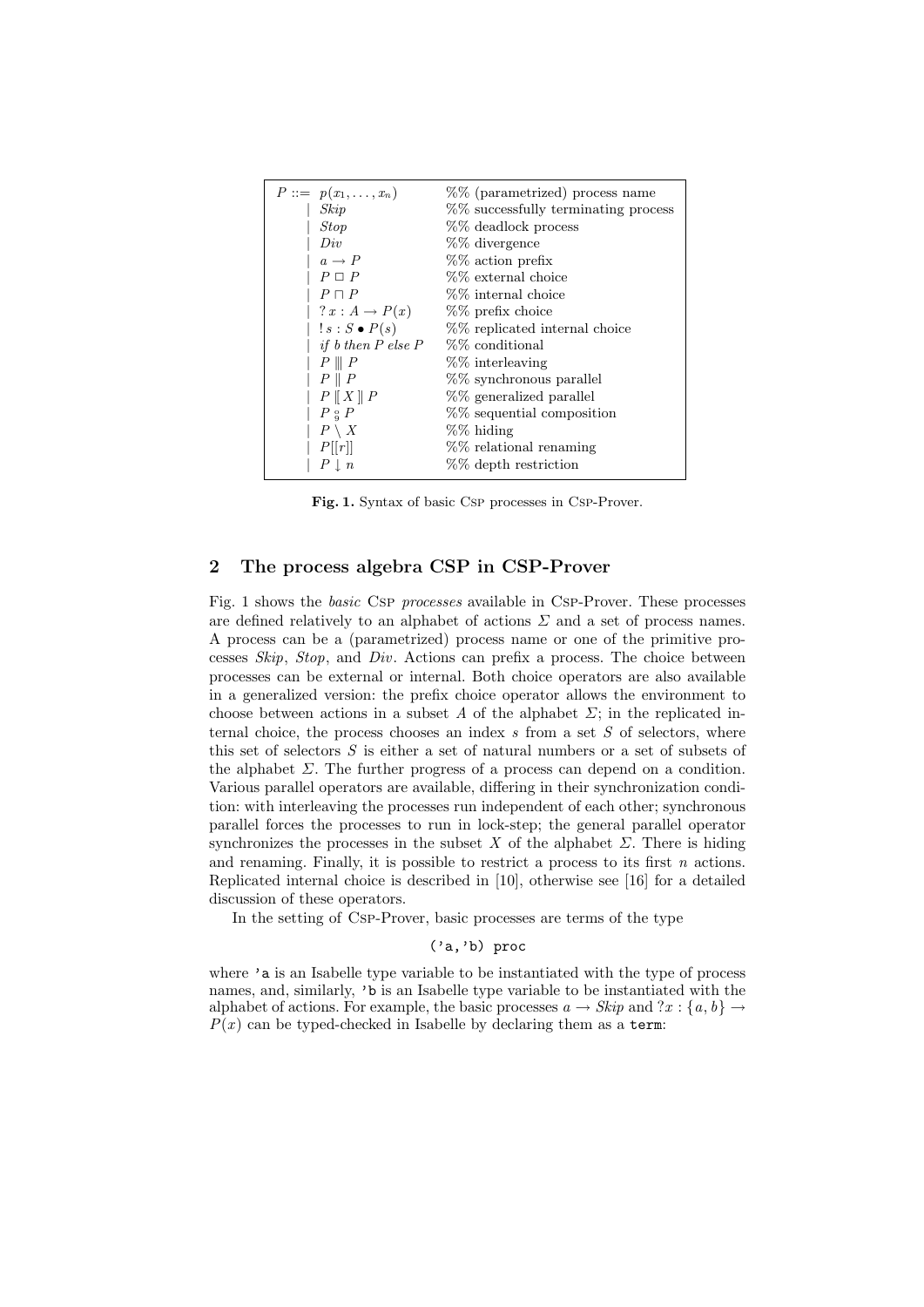term "a -> SKIP" term "?  $x: {a, b} \rightarrow P(x)$ "

Isabelle gives both terms the type ('a,'b) proc.

A Csp specification consists of a set of equations of the form

 $p(x_1,\ldots,x_k)=P$ 

where  $p(x_1, \ldots, x_k)$  is a process name with parameters  $x_1, \ldots, x_k$  and P is a basic process. A typical example is the following Csp specification of a buffer with capacity one:

> $Empty = left?x \rightarrow Full(x)$  $Full(x) = right!x \rightarrow Empty$

Such a system of equations can be seen as a mapping from process names to basic processes. This is the way, how Csp-Prover encodes these equations, see Fig. 2. Our Csp specification myBuffer is declared as a function of type

myNames => (myNames, myAlphabet) proc

(line 8), the equations are encoded using the Isabelle command primrec (line 10  $\&$  line 11). The operator  $\$$  is a type constructor which converts process names into basic processes.

Note that the specification in Fig. 2 describes a generic buffer. The type data is not further specified and can be instantiated with respect to the particular needs of an application. Semantically, data stands for an arbitrary set of values. Observe further that the equation in line 11 takes a variable x of type data as a parameter. This means that in the case that data is instantiated with an infinite set, the buffer specification essentially consists of infinitely many equations. Csp-Prover provides the means to analyze both generic Csp specifications as well as Csp specifications consisting of infinitely many equations.

The Csp-Prover User Guide, available at [8] discusses the full concrete syntax available.

## 3 Algebraic Laws

Algebraic laws are at the core of process algebra. They form the basic building block for all advanced techniques of process algebraic reasoning over concurrent systems. In this section we show how to prove algebraic laws and how to apply them in Csp-Prover.

In the context of Csp, algebraic laws come in two flavours, namely as laws on equality and as laws on refinement. Here, we consider laws on equality only. Laws on refinement can be treated in the same way as laws on equality. This has its reason in the following equivalence, which in general holds in the various Csp models:

$$
P \sqsubseteq Q \Leftrightarrow P = P \sqcap Q
$$

I.e., refinement can be expressed in terms of equality. In this sense, refinement can be considered as syntactic sugar, although in practice refinement surely is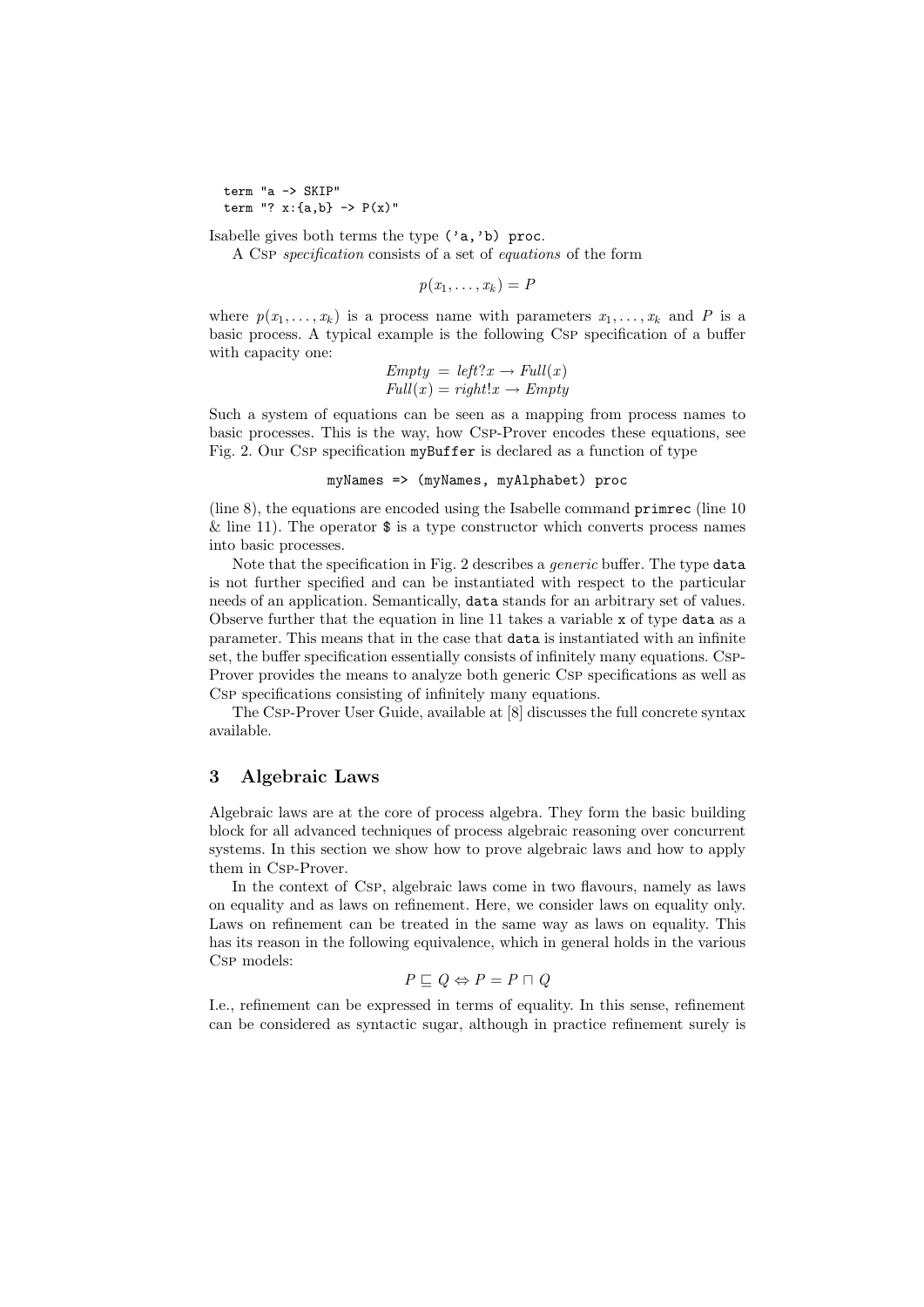```
1 (* data *)
2 typedecl data
3 datatype myAlphabet = left data | right data
 4 datatype myNames = Empty | Full data
5
6 (* process *)
7 consts
8 myBuffer :: "myNames => (myNames, myAlphabet) proc"
9 primrec
10 "myBuffer (Empty) = left ? x -> f(\text{Full } x)"
11 "myBuffer (Full x) = right ! x \rightarrow $(Empty)"
```
Fig. 2. A script for the process *Buffer* in Csp-Prover

a notion of its own right. For this reason, Csp-Prover also offers specific proof procedures for refinement.

The manual verification of process algebraic laws with respect to a given non-algebraic semantics is an important but error prone and complex task. Errors found in algebraic laws years after their publication demonstrates the need for mechanised theorem proving. The latest example in the Csp context is the correction of two step laws, which, published in 1998, were shown to be incorrect in 2006, see [10]. With the exception of the stable failures model  $\mathcal{F}$ , for most CSP models it is an open question if they have a complete axiomatic semantics. Thus, the proof practice might require the proof of new, yet not considered algebraic laws. Section 3.1 presents – in the stable failures model  $\mathcal{F}$  – a typical proof of a process algebraic law in Csp-Prover and explains the basic techniques involved.

Many tasks in analyzing concurrent systems with process algebra can be carried out solely by applying algebraic laws. Csp-Prover offers a rich collection of such laws, which have already proven to be correct. In Section 3.2, we demonstrate – this time in the traces model  $\mathcal{T}$  – how CsP-Prover allows one to algebraically reason about systems in a natural and intuitive way. It turns out that after structuring the proof into reasonably small subproblems, Csp-Prover's tactics can automatically discharge the arising proof obligations. Due to the sheer number – about 80 laws are required to completely capture the stable failures model  $[10]$  – as well as of the complexity of these algebraic laws – the ✷−step law studied in Section 3.1 below is of 'medium' complexity only – Csp and, we believe, process algebra in general require an automated reasoning approach.

Comparing the complexity of the two proof approaches demonstrated, namely first carrying out a proof on the denotational semantics of Csp and then arguing on a system using process algebraic laws only, the proof on the syntactic level turns out to be much simpler although it deals with the more involved equation.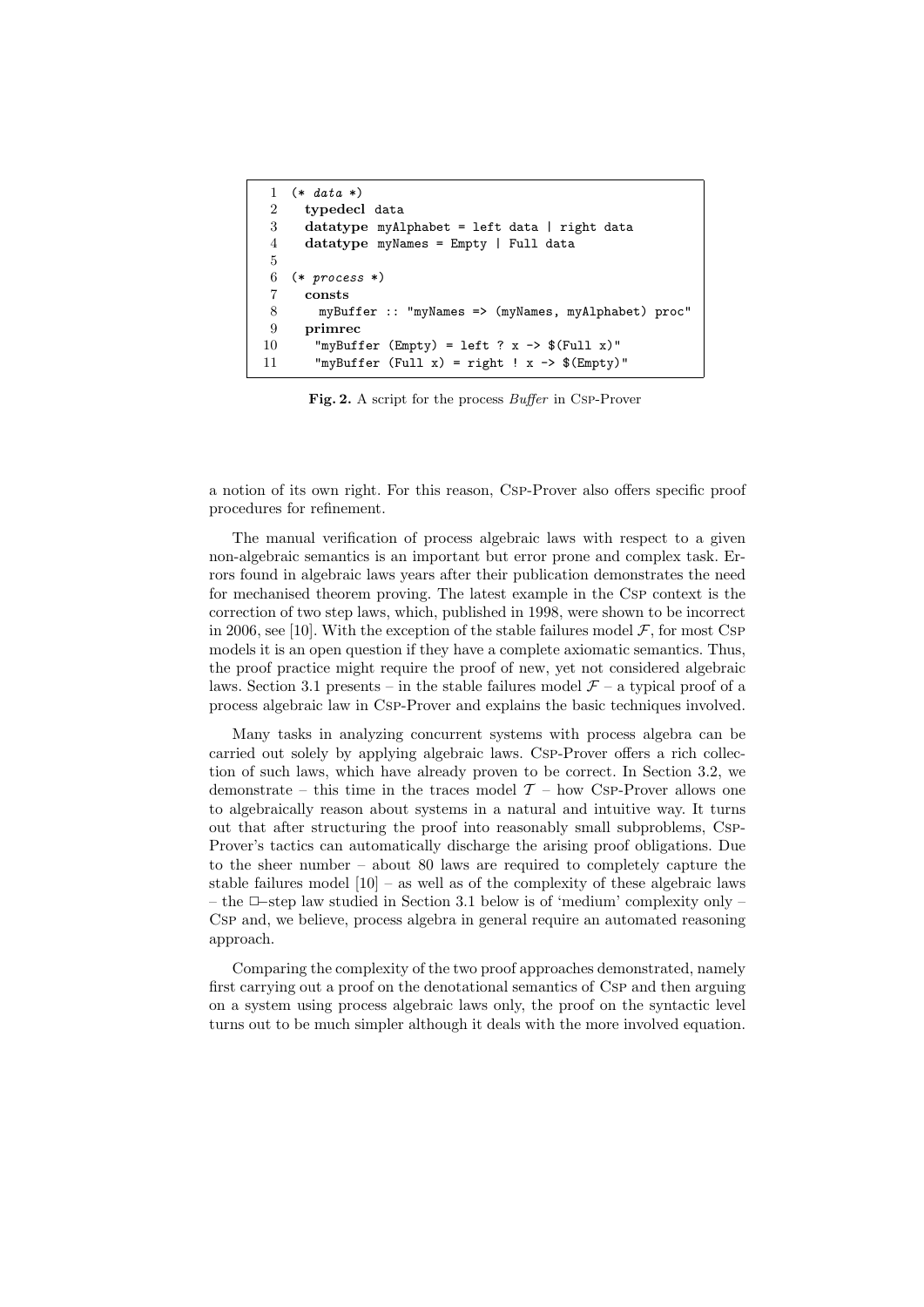#### 3.1 Correctness proofs of algebraic laws

As an example of a semantical proof we consider the law  $\Box$ –step' concerning the external choice operator:

$$
(? x : A \rightarrow P(x)) \square (? x : B \rightarrow Q(x)) = ? x : (A \cup B) \rightarrow
$$
  
(if  $(x \in A \cap B)$  then  $P(x) \cap Q(x)$  else if  $(x \in A)$  then  $P(x)$  else  $Q(x)$ ).

This law studies the behaviour of a process, which is obtained by combining the two processes  $(T x : A \to P(x))$  and  $(T x : B \to Q(x))$  with the external choice operator. The rhs of ✷−step captures which actions are possible in the first step, and – depending on this first step – how the combined process behaves further. First, the combined process makes all actions  $x \in (A \cup B)$  available to the environment. After the environment has chosen which  $x$  the combined process should perform, the behaviour of the combined process depends on the set to which this x belongs: if x is in the intersection of A and B, then the environment has actually made no choice between the two possible branches, and the originally external choice becomes an internal choice between  $P(x)$  and  $Q(x)$ ; if x belongs to A but not to B, then  $P(x)$  is executed; if x belongs to B but not to A, then  $Q(x)$  is executed. In Csp, laws such as  $\Box$ -step are known as 'step laws'. These step laws capture essential algebraic properties of the various operators: There is a step law for every Csp operator; the step laws hold in all (main) Csp models.

In the following, we will use Csp-Prover to prove that  $\Box$ -step holds in the stable failures model  $\mathcal F$ . The denotational semantics of  $\mathcal F$  maps process expressions via functions traces and failures to pairs

$$
(T, F)
$$
, where  $T \subseteq \Sigma^{*\checkmark}$  and  $F \subseteq \Sigma^{*\checkmark} \times \mathcal{P}(\Sigma^{\checkmark})$ .

Here,  $\Sigma$  is the alphabet of actions from the syntax definition of Csp<sup>3</sup>.

To prove the law  $\Box$ -step, we need to show: for all choices of  $\Sigma$ , for all choices of  $A \subseteq \Sigma$  and  $B \subseteq \Sigma$ , and for all interpretations of the basic processes  $P(x)$  and  $Q(x)$  in the semantic domain of  $\mathcal F$  we have:

$$
traces(Ext_{(A,P,B,Q)}) = traces(Step_{(A,P,B,Q)}) \qquad (\#1)
$$
  
\n
$$
failures(Ext_{(A,P,B,Q)}) = failures(Step_{(A,P,B,Q)}) \qquad (\#2)
$$

where  $Ext_{(A,P,B,Q)}$  ( $Step_{(A,P,B,Q)}$ ) denotes the lhs (rhs) of the equation  $\Box$ -step. In the following, we consider the proof of  $(\#2)$  only:

In a manual proof, we first have to compute the sets  $failures(Ext_{(A,P,B,O)})$ and failures(Step<sub>(A,P,B,Q)</sub>) by applying the semantic clauses of the model  $\mathcal{F}$ .

 $\overline{3 \Sigma^{\checkmark}} = \Sigma \cup \{\checkmark\}, \Sigma^{*\checkmark} = \Sigma^* \cup \Sigma^* \cap \langle \checkmark \rangle, \text{ where } \checkmark \text{ is a special symbol denoting }$ successful termination, see [16] for a detailed discussion of  $\mathcal{F}$ .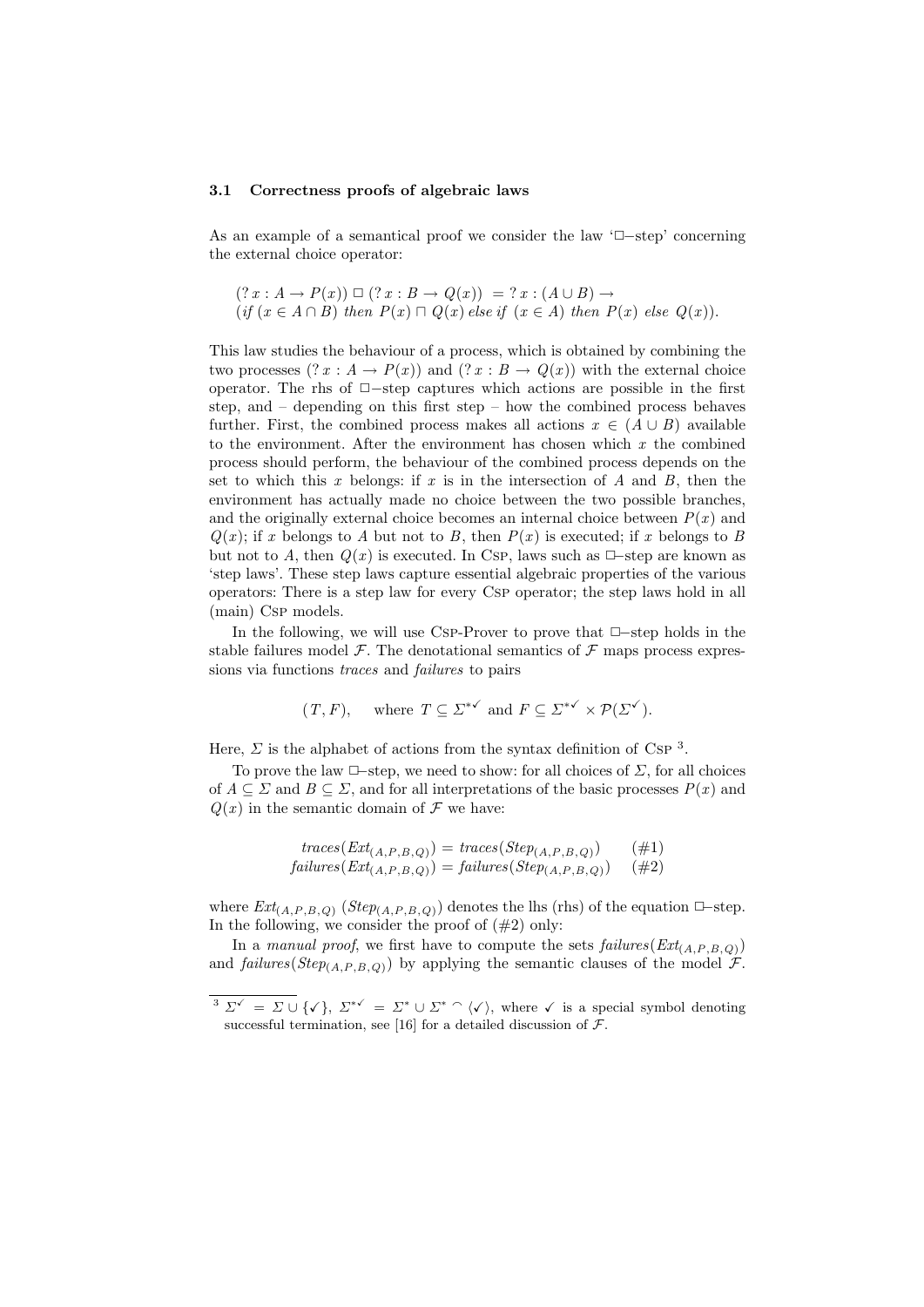| 1              | lemma cspF_Ext_choice_step:                                          |
|----------------|----------------------------------------------------------------------|
| $\overline{2}$ | " $(? x:A \rightarrow P(x))$ [+] $(? x:B \rightarrow Q(x)) = F[M,M]$ |
| 3              | ? x: (A Un B) -> (IF $(x : A Int B)$ THEN $P(x)  ^x   Q(x)$          |
| $\overline{4}$ | ELSE IF $(x : A)$ THEN $P(x)$ ELSE $Q(x)$ )"                         |
| 5              | apply (simp add: cspF_cspT_semantics)                                |
| 6              | apply (simp add: cspT_Ext_choice_step)                               |
| 7              | apply (rule order_antisym, auto)                                     |
| 8              | $(* \subset *)$                                                      |
| 9              | apply (simp add: in_traces in_failures)                              |
| 10             | apply (auto)                                                         |
| 11             | $(*)$ $(*)$                                                          |
| 12             | apply (simp add: in_traces in_failures)                              |
| 13             | apply (elim disjE conjE exE, force+)                                 |
| 14             | apply (case_tac "a : B", simp_all add: in_failures)                  |
| 15             | apply (case_tac "a : A", simp_all add: in_failures)                  |
| 16             | done                                                                 |

Fig. 3. A proof script for step law of the external choice

After some simplifications we obtain:

 $failures(Ext_{(A,P,B,Q)}) =$  $\{(\langle \rangle, X) \mid A \cap X = \emptyset\} \cup \{(\langle \rangle, X) \mid B \cap X = \emptyset\} \cup$  ${((a) \cap t, X) \mid a \in A \land (t, X) \in failures(P(a))}$ ∪  $\{(\langle a\rangle\ \widehat{\ }\ t, X)\ |\ a\in B\ \wedge\ (t, X)\in failures(Q(a))\} \tag{ \#3}$  $failures(Step_{(A,P,B,Q)}) =$  ${((\langle), X) | (A \cup B) \cap X = \emptyset}$  $\{(\langle a \rangle \cap t, X) \mid a \in A \cup B \wedge$ if  $(a \in A \cap B)$  then  $(t, X) \in failures(P(a)) \cup failures(Q(a))$ else if  $(a \in A)$  then  $(t, X) \in failures(P(a))$  $else (t, X) \in failures(Q(a))\}$  (#4)

Using standard arguments on sets, one can show that the sets  $(\#3)$  and  $(\#4)$ are indeed equal and that therefore the step law  $\Box$ -step holds in  $\mathcal{F}$ .

In contrast to this approach, Fig. 3 shows a *proof-script* in Csp-Prover for this step-law. First, we state □–step to be our proof goal (line 1). The command in line 5 splits the main goal into two subgoals corresponding to the equations  $(\#1)$  and  $(\#2)$  above. The first subgoal  $(\#1)$  is discharged at the line 6. Here, we use the lemma  $\texttt{cspT\_Ext\_choice\_step}$  which belongs to the traces model  $\mathcal T$ . Now we deal with the second subgoal, the equation  $(\#2)$ . We prove this equality of sets by two subset relations, which we obtain as new subgoals at the line 7:

$$
\forall (t, X) \in failures(Ext_{(A, P, B, Q)}). (t, X) \in failures(Step_{(A, P, B, Q)}) \quad (\#5)
$$
  

$$
\forall (t, X) \in failures(Step_{(A, P, B, Q)}). (t, X) \in failures(Ext_{(A, P, B, Q)}) \quad (\#6)
$$

The subgoal  $(\#5)$  is proved in the lines 9 and 10, the subgoal  $(\#6)$  is proved in lines  $12-15$ . For both subgoals, the sets of failures<sup>4</sup> of the both processes, i.e.  $(\#3)$  and  $(\#4)$ , are automatically derived in Csp-Prover, see the lines 9 and 12. This is a powerful technique. Deriving the denotations of processes according to

 $4$  The model  $\mathcal F$  requires the trace sets in order to derive the failures of the external choice between processes.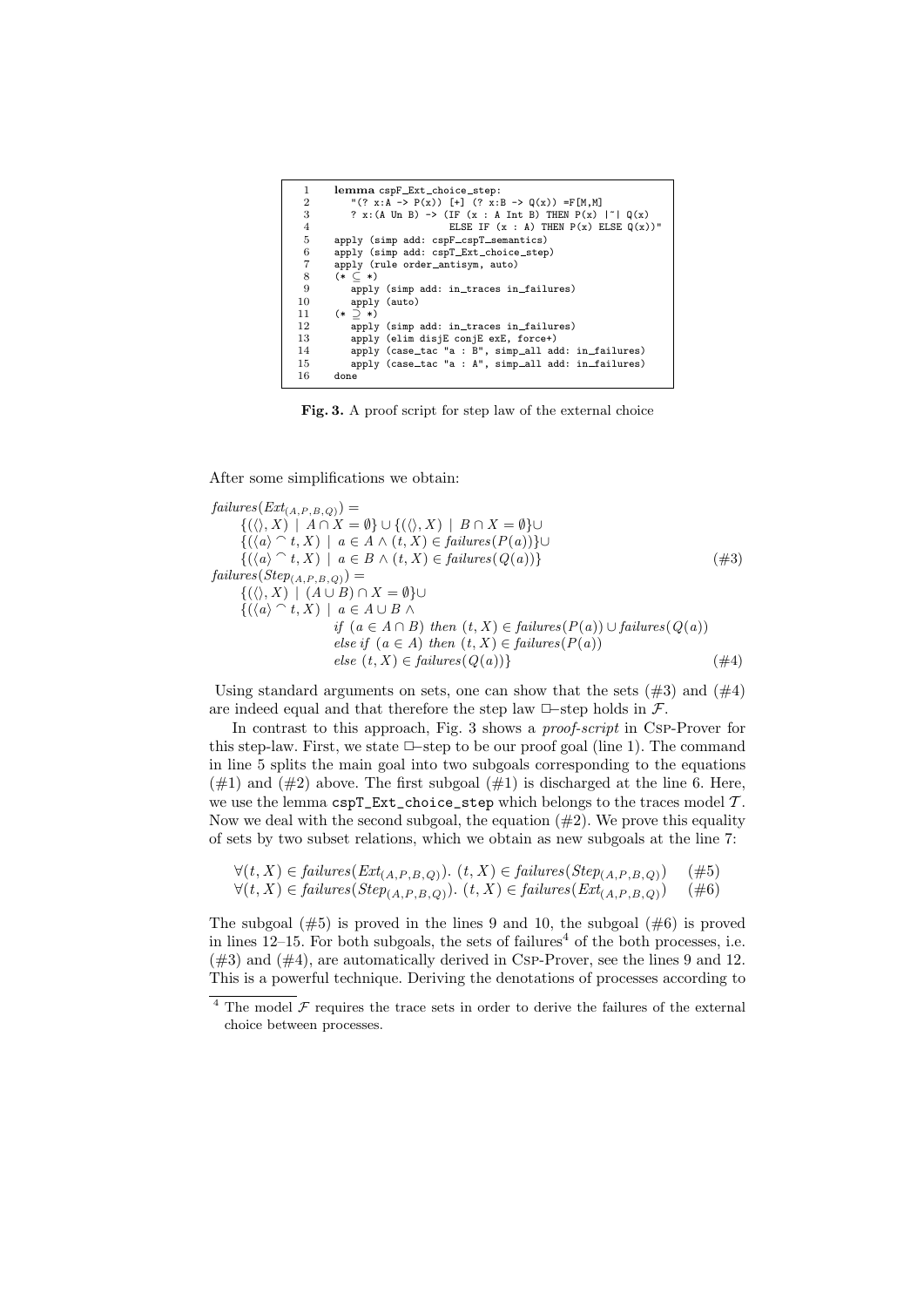the semantical clauses of a Csp model is a tedious but error prone and complex task – note that the sets  $(\#3)$  and  $(\#4)$  are simplified versions of the sets derived from the semantical clauses. The commands in line 10 and in the lines 13–15 finally check that  $(\#3)$  and  $(\#4)$  are equal.

#### 3.2 Proofs based on algebraic laws

Given a set of algebraic laws such as  $\Box$ -step, how can we use these laws in Csp-Prover in order to reason about a Csp specification? Let us consider an example out of the context of testing from formal specifications, see [12]. Given the Csp specification of a system, and given a test in the form of a sequence of actions, shall we expect an implementation of this specification, the so-called system under test, to engage in this sequence of actions? More concrete, let the system be a simple calculator which reads values  $x$  and  $y$  from a keyboard and then shows on its display the sum  $x + y$  of these values:

$$
Calculator = ?x : Button \rightarrow ?y : Button \rightarrow Display!(x + y) \rightarrow Skip
$$

Consider as a test the process which represents the sequence of pressing the button for zero, pressing the button for one, and then expecting the display to show a one:

$$
Test = Button!0 \rightarrow Button!1 \rightarrow Display!1 \rightarrow Stop
$$

In order to prove that Test is a sequence that any correct implementation of Calculator has to execute, we need to discharge several proof obligations, see [12] for the details. Here, we consider just one of the equations that need to be established in this context:

 $((\text{Calculator} \parallel \text{Test}) \vert [MyRenaming]]) \vert \{a\} \vert \text{Count3}) \setminus \{a\} = \tau \text{ OK} \rightarrow \text{Stop}$ 

Here,  $MyRenaming = \{(x, a) | x \in \Sigma\}$  and  $Count3 = a \rightarrow a \rightarrow 0$   $\rightarrow$   $\rightarrow$ Stop. This equation can be shown to be correct using the following lemmas:

- 1. Calculator  $\parallel$  Test =  $\tau$  Test (\* parallel\_one \*) The Calculator and the Test agree on the three actions prescribed by Test.
- 2. Test[[MyRenaming]]  $=\tau$   $a \to a \to a \to STOP$  (\* renaming \*) All these actions are renamed into a.
- 3.  $a \rightarrow a \rightarrow sTOP \land \{a\} \lor \text{Count3} = \tau \text{ Count3}$  (\* parallel\_two \*) Count<sub>3</sub> verifies that there are three agreed actions and communicates  $OK$ .
- 4.  $Count3 \setminus \{a\} = \tau \ OK \rightarrow Stop$  (\* hiding \*)
	- After hiding all the  $a$ 's, the action  $OK$  remains the only one visible.

Fig. 4 shows how this proof idea can be formalized in Csp-Prover, where we assume – for the moment – that the above equations have already been proven. The tactic cspT\_simp\_with\_tac takes care of the rewriting process. This tactic has as parameters the name of the lemma to be applied, e.g., "parallel\_one", and the number of the proof goal to which the lemma shall be applied – in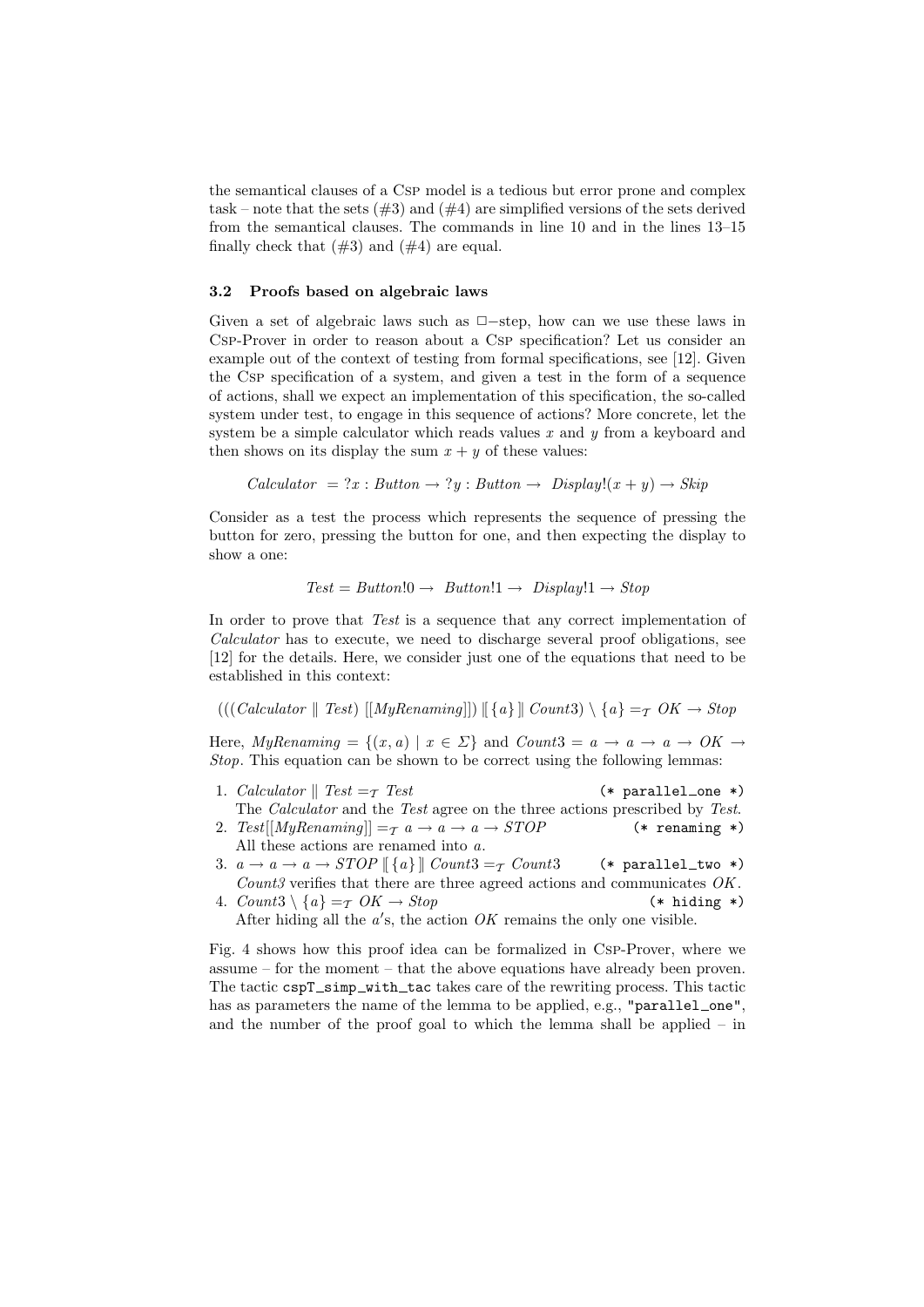our case always the first goal. Using the four lemmas stated above, the proof script rewrites the lhs of the original equation till it is syntactically identical to the rhs, at which point the equation trivially holds. Note how this proof script corresponds directly to the natural line of argument shown above.

```
1 theorem<br>
2 "(((\text{Calcu})2 "(((Calculator || Test) [[ MyRenaming ]] ) |[\{a\}]| Count3) -- \{a\} =T Ok -> STOP"<br>3 apply(tactic \{ * \text{ cspT_simp\_with\_tac "parallel\_one" 1 * })
 3 apply(tactic { * cspT_simp_with_tac "parallel_one" 1 * } )<br>4 apply(tactic { * cspT_simp_with_tac "renaming" 1 * } )<br>5 apply(tactic { * cspT_simp_with_tac "parallel_two" 1 * } )
6 apply(tactic \{ * \text{ cspT-simp\_with\_tac "hiding" 1 * } \})
          7 done
```
Fig. 4. Discharging a proof obligation from formal testing

It remains to prove the four lemmas used in our theorem. These four lemmas can be proven following a systematic approach, which we demonstrate for the hiding lemma, see Fig. 5. Csp-Prover's tactic cspT\_hsf\_tac is usually able to prove simple equations. Adding a + to a proof command triggers its repeated execution till it fails. In order to prove the hiding lemma, we consider three basic cases: the communication is  $a$ , the communication is  $OK$ , and hiding is to be applied on the process  $Stop$ . Note that in hide a we use the process name  $P$  as a variable, which later can be instantiated with an arbitrary process.

```
1 lemma hide_a: "(a -> P) -- \{a\} =T P -- \{a\}"<br>2 apply (tactic \{ * \text{ cspT hsf tac} \mid * \})+
 2 apply (tactic \{ * \text{ cspT_hsf\_tac } 1* \})+<br>3 done
           done
 \frac{4}{5}lemma hide OK: "(OK \rightarrow P) -- {a} = T OK \rightarrow (P -- {a})"
              apply (tactic \{ * \text{ cspT\_hsf\_tac } 1 * \})
           done
 \begin{array}{c} 6 \\ 7 \\ 8 \\ 9 \end{array}9 lemma hide_STOP: "STOP -- \{a\} =T STOP"<br>10 apply (tactic \{ * \text{ cspT_hsf\_tac 1 * } \}10 apply (tactic { * cspT_hsf_tac 1 * } )<br>11 done
           done
\frac{12}{13}13 lemma hiding: "(a -> a -> a -> OK -> STOP) -- {a} =T OK -> STOP"
14 apply(tactic { * cspT simp with tac "hide a" 1 * } )+
15 apply(tactic \{ * \text{ cspT} \_\text{simp} \_\text{with\_tac} \"hide\text{OK} \ 1 * \})<br>16 apply(auto)
16 apply(auto)<br>17 apply(tacti
17 apply(tactic \{ * \text{ cspT-simp\_with\_tac "hide\_STOP" 1 * } \})<br>18 done
          done
```
Fig. 5. Some typical lemmas

For the situation that the available tactics fail to prove an equation Csp-Prover also offers proof commands that allow the user to take more detailed control of the rewriting process: Equations can be decomposed into their left and right hand side; equations can be glued together again; basic processes can be decomposed into their parts; specific algebraic laws can be chosen for the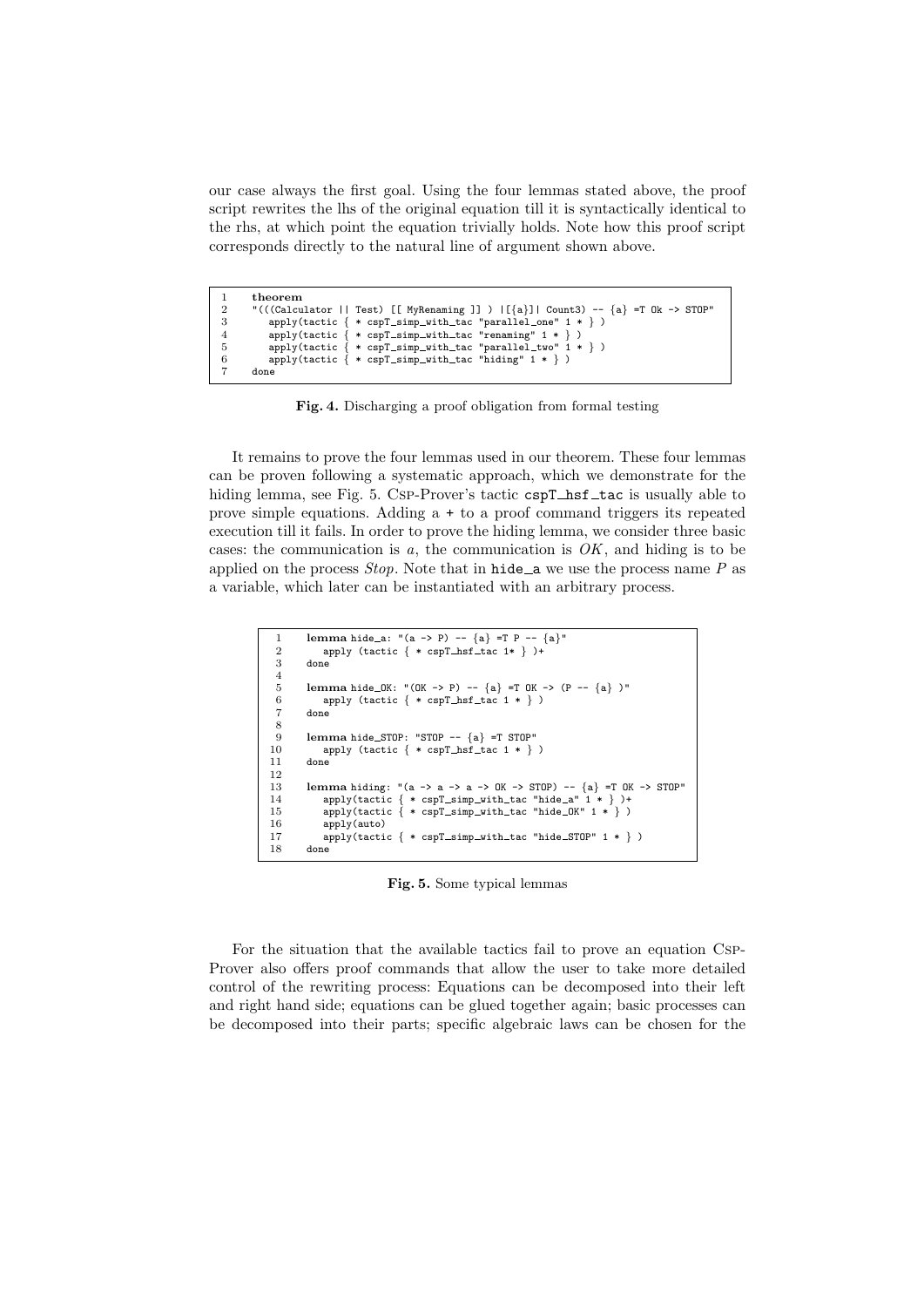rewriting process. These techniques allows the user to choose exactly the point at which an algebraic law shall be applied.

## 4 Fixed point analysis

In general, Csp specifications are recursive definitions. Take for instance the Csp specification

$$
X = (a \to X) \sqcup X
$$

which shall define the behaviour of a process  $X$ . Possible interpretations of  $X$ are, for instance, the processes  $Q_a$  and  $Q_{ab}$ : <sup>5</sup>

$$
Q_a = (a \rightarrow Q_a)
$$
  

$$
Q_{ab} = (a \rightarrow Q_{ab}) \square (b \rightarrow Q_{ab})
$$

Thus, the two standard questions on recursively defined objects apply to Csp specifications: Does there exist a solution? If there exists a solution, is this solution uniquely determined? In the context of analysing systems, also a third question arises: What proof principles can be applied to the solution?

For Csp, these questions are answered either in terms of order theoretic techniques based upon Tarski's fixed point theorem or in terms of metric techniques based upon Banach's fixed point theorem. The following tabular summarizes the structures available for the main Csp models, see [16, 18]:

| Model        | order theoretic structure      | metric structure      |
|--------------|--------------------------------|-----------------------|
|              | complete lattice               | complete metric space |
|              | for finite alphabet $\Sigma$ : | complete metric space |
|              | complete partial order         |                       |
| $\mathcal F$ | complete lattice               | complete metric space |
|              | complete lattice               | no published results  |

With Tarski's fixed point theorem one can show the existence of a solution, however, there can be several ones. Depending on the model under consideration, Csp selects the smallest (respectively the largest) fixed point under the chosen ordering relation and achieves in this way uniqueness. In contrast to this, Banach's fixed point theorem yields the existence of a unique solution. Consequently, only order-theoretic reasoning can be applied to the specification above. The metric approach fails.

The applicability of Tarski's and Banach's fixed point theorem depends on the semantical properties of the given Csp specification. For Tarski's theorem, on the semantical level all functions are required to be continuous with respect to the chosen ordering relation. In most Csp models, all the standard Csp operators

<sup>&</sup>lt;sup>5</sup> Replacing X on the rhs by  $Q_a$  yields with help of the idempotence law  $P \square P = P$ :  $(a \rightarrow Q_a) \square Q_a = (a \rightarrow Q_a) \square (a \rightarrow Q_a) = a \rightarrow Q_a = Q_a$ . For  $Q_{ab}$  we obtain:  $(a \rightarrow Q_{ab}) \square Q_{ab} = (a \rightarrow Q_{ab}) \square (a \rightarrow Q_{ab}) \square (b \rightarrow Q_{ab}) = (a \rightarrow Q_{ab}) \square (b \rightarrow$  $Q_{ab}$ ) =  $Q_{ab}$ .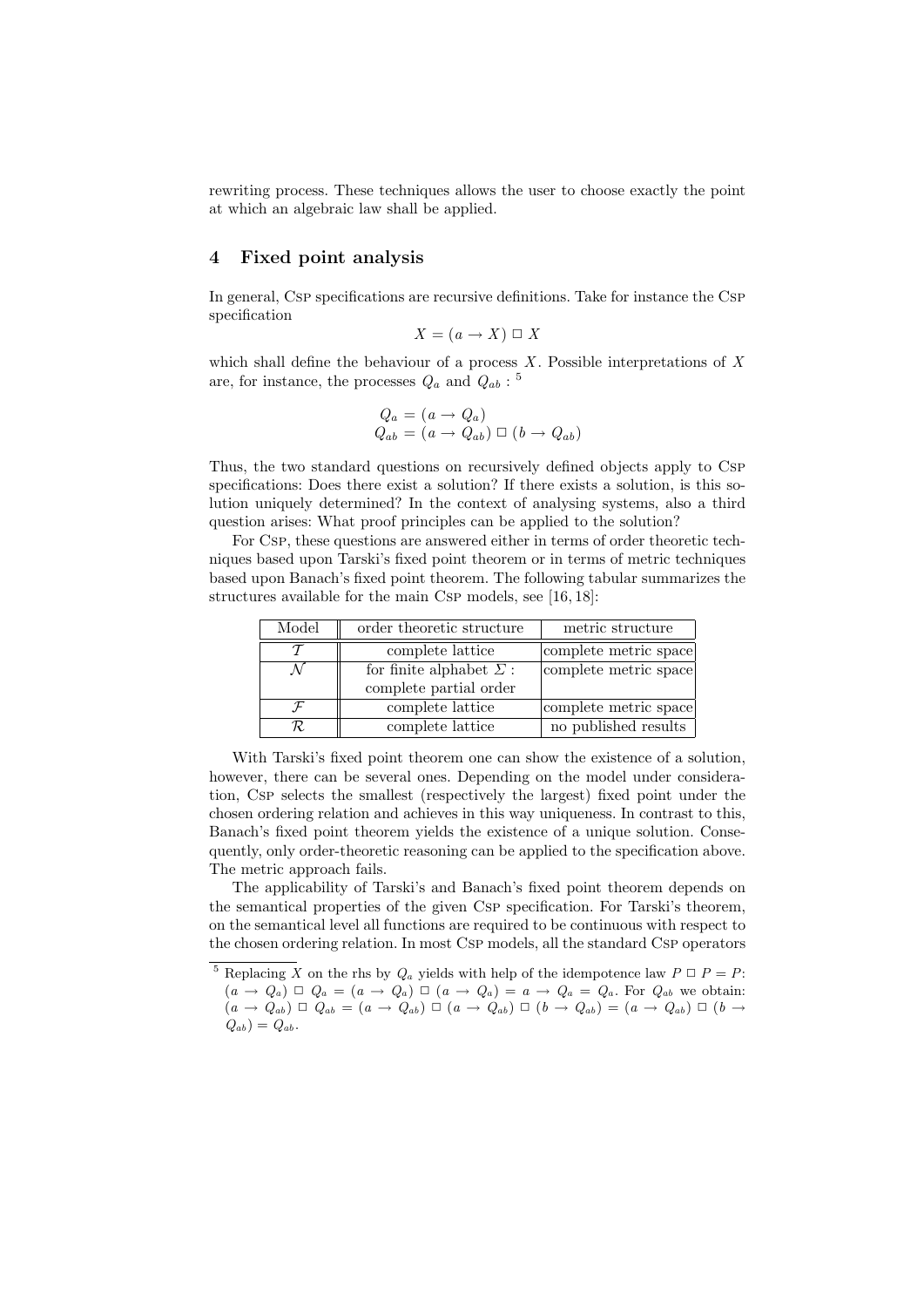and their composition yield continuous functions. Banach's theorem, however, requires the functions on the semantical level to be contracting. Here, the process algebraic literature has introduced the concept of 'guardedness' of a process expression. In Csp, a guarded process expression yields a contracting function on the semantical level. Thus, both semantical requirements, namely continuity and contractiveness, can be captured on a purely syntactical level. The process expression  $(a \rightarrow X) \square X$  fails to be guarded, the expressions  $a \rightarrow Q_a$  and  $(a \rightarrow Q_{ab}) \square (b \rightarrow Q_{ab})$  are guarded.

Concerning the analysis of recursively defined objects, fixed-point-induction offers a powerful proof method. In order to prove, e.g., in the traces model  $T$ 

$$
X =_{\mathcal{T}} Q_a
$$

one needs to show

$$
Q_a \sqsubseteq_{\mathcal{T}} (a \to Q_a) \sqcup Q_a \quad \wedge \quad X \sqsubseteq_{\mathcal{T}} a \to X \qquad (*)
$$

i.e.,  $Q_a$  needs to be refined by the process which is obtained by substituting X by  $Q_a$  on the rhs of the defining equation of X, and X needs to be refined by the process which is obtained by substituting  $Q_a$  by X on the rhs of the defining equation of  $Q_a$ .  $Q_{ab}$  is not equivalent to X, as  $X \not\sqsubseteq_{\mathcal{T}} (a \to X) \square (b \to X)$ . The two refinements (∗) can be proven as follows:

$$
Q_a =_{\mathcal{T}} Q_a \Box Q_a =_{\mathcal{T}} (a \rightarrow Q_a) \Box Q_a, \qquad (*)
$$
  

$$
X =_{\mathcal{T}} (a \rightarrow X) \Box X \sqsubseteq_{\mathcal{T}} (a \rightarrow X) \Box Stop =_{\mathcal{T}} (a \rightarrow X) \qquad (*)
$$

Here, we use the facts that Stop is the largest process with respect to the order  $\sqsubseteq_{\mathcal{T}}$ , and that  $P = Q \Leftrightarrow P \sqsubseteq Q \wedge Q \sqsubseteq P$ .

#### 4.1 Basic fixed point analysis techniques in Csp-Prover

The above examples are complex enough to demonstrate basic techniques for fixed point analysis in Csp-Prover. The next section on deadlock analysis will provide more elaborate examples. Fig. 6 shows the encoding of the Csp specifications for X and  $Q_a$ . PNfun is a reserved word of CSP-Prover. It is used to specify that for each process name A the equation  $A = \text{PNTun}(A)$  holds. This function PNfun can be used for each type of process names by the option *overloaded*, as shown in lines 8 and 14.

Fig. 7 shows the proof script for  $Q_a \sqsubseteq_{\mathcal{T}} X$  and  $X \sqsubseteq_{\mathcal{T}} Q_a$  (i.e.  $X =_{\mathcal{T}} Q_a$ ). First, we declare that the cpo approach is to be used in this proof (line  $4)^6$ . The refinement lemmas at lines 10 and 19 give the goals (∗) to Csp-Prover. It is necessary to explicitly specify the type of  $X -$  otherwise  $X$  has no information on the type Event. If this typing is left out, the goal becomes more general and is

 $6$  cpo - complete partial order. In contrast to this, it is possible to use to set FPmode to the value CMSmode; cms - complete metric space, i.e., one works with Banach's theorem.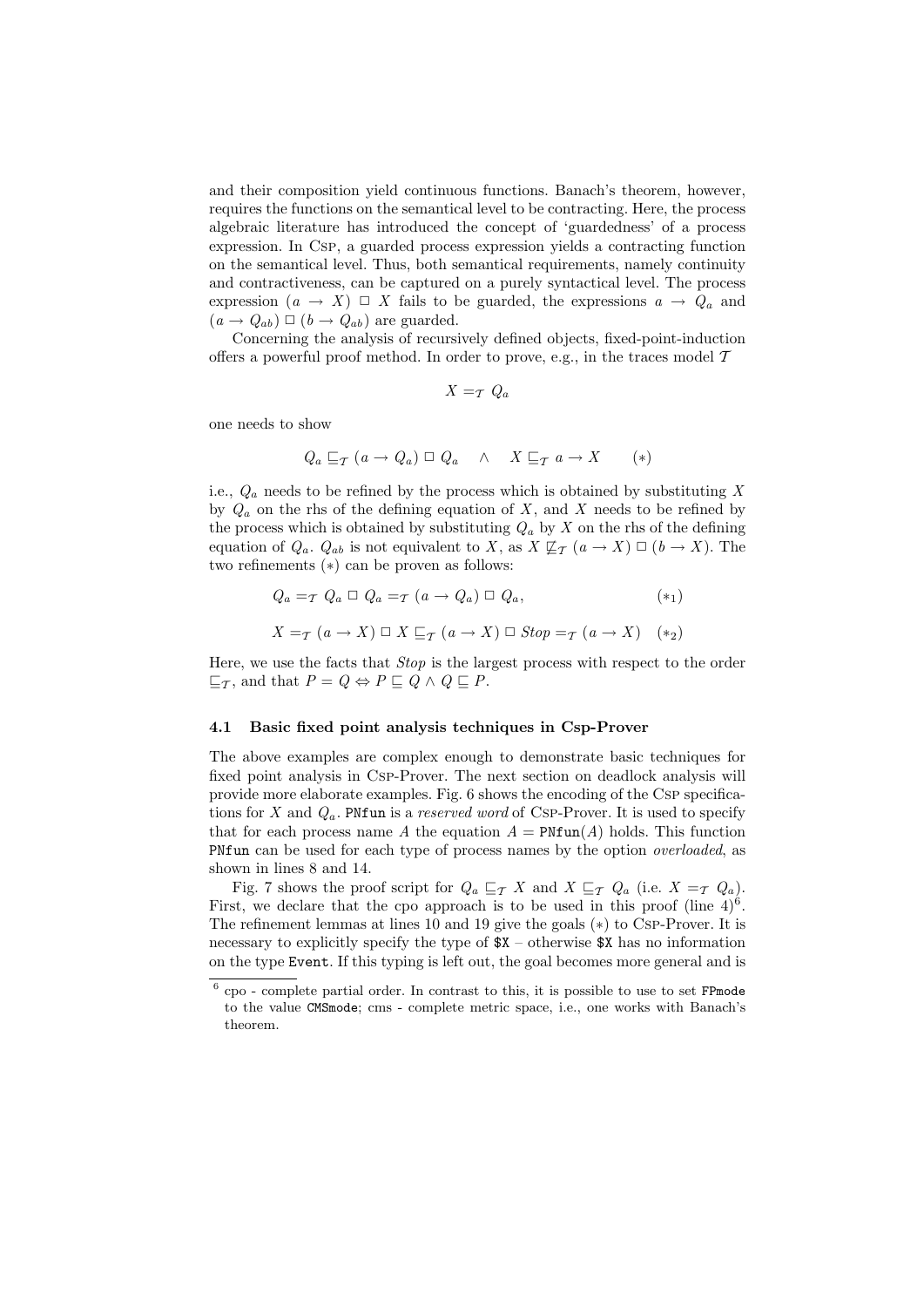```
1 theory xq = CSP_T:<br>2 datatype Event =datatype Event = a | b
 3
 4 (* unguarded process *)<br>5 datatype ungPN = X
 5 datatype ungPN = X<br>6 consts ungfun :: "un
 6 consts ungfun :: "ungPN => (ungPN, Event) proc'<br>
7 primare "ungfun X = a -5 (x) [+] (x)
           primrec "ungfun X = a \rightarrow $X [+] $X"8 defs (overloaded) ungfun def [simp]: "PNfun == ungfun"
\begin{array}{c} 9 \\ 10 \end{array}10 (* guarded process *)<br>11 datatype gPN = Qa
11 datatype gPN = Qa<br>12 consts \sigmafun :: "\sigmaPN
12 consts gfun :: "gPN => (gPN, Event) proc"<br>13 primrec "gfun \text{Qa} = \text{a} \rightarrow \text{\$Qa"13 primrec "gfun Qa = a \rightarrow \sqrt[3]{a}a"<br>14 defs (overloaded) gfun def [s
14 defs (overloaded) gfun def [simp]: "PNfun == gfun"
       end
```
Fig. 6. Encoding of recursive Csp specifications

not valid any more. The proof strategy used in lines 11–13 is exactly the same as the one in  $(*_1)$  explained above. First, fixed point induction is applied to the rhs (line 11). The function  $f$ x explicitly states for each process name  $A$  on the rhs, which process on the lhs is expected to be refined by  $A$ . The command in line 12 instantiates the process name  $Q_a$ . After this command, the subgoal  $Q_a \leq T_a$ -> \$Qa [+] \$Qa is displayed. This can be proven by the unwinding (lines 13) as stated above  $(*_1)$ . The reverse direction  $X \sqsubseteq_{\mathcal{T}} Q_a$  can be proven in a similar way (lines 15–22).

While, for mathematical reasons, fixed point induction of type cpo can be applied only for unfolding the rhs as demonstrated in Fig. 7, metric fixed point induction can also be applied on the lhs. In the proof practice this is of major advantage. In a refinement goal spec  $\subseteq$  *impl*, the process *impl* often has a concurrent structure like  $(P1 \parallel X \parallel P2) \setminus Y$ , which cannot be unfolded.

The price to pay for metric fixed point induction, however, is that it requires process expression to be guarded. To this end, Csp-Prover provides a predicate guardedfun to check if a process expression fun is guarded. In our example, the application guardedfun ungfun leads to False, where ungfun is the function defined at line 7 in Fig. 6. This demonstrates how Csp-Prover prevents the use of metric fixed point induction for the proof goal  $X =_{\mathcal{T}} Q_a$ .

## 5 Deadlock analysis

Deadlocks are certainly the best known and also most feared failures exhibited by concurrent systems. In the analysis of concurrent systems, proof of deadlockfreedom is as fundamental as termination proofs are in the context of sequential systems.

In Csp, deadlock is represented by the process *Stop.* A process is deadlockfree, if it never reaches a state equivalent to Stop. On the semantical level, this intuition is captured as follows: A process  $P$  is defined to be *deadlock-free* if and only if

$$
\forall s \in \Sigma^* \bullet (s, \Sigma^{\checkmark}) \notin failures(P).
$$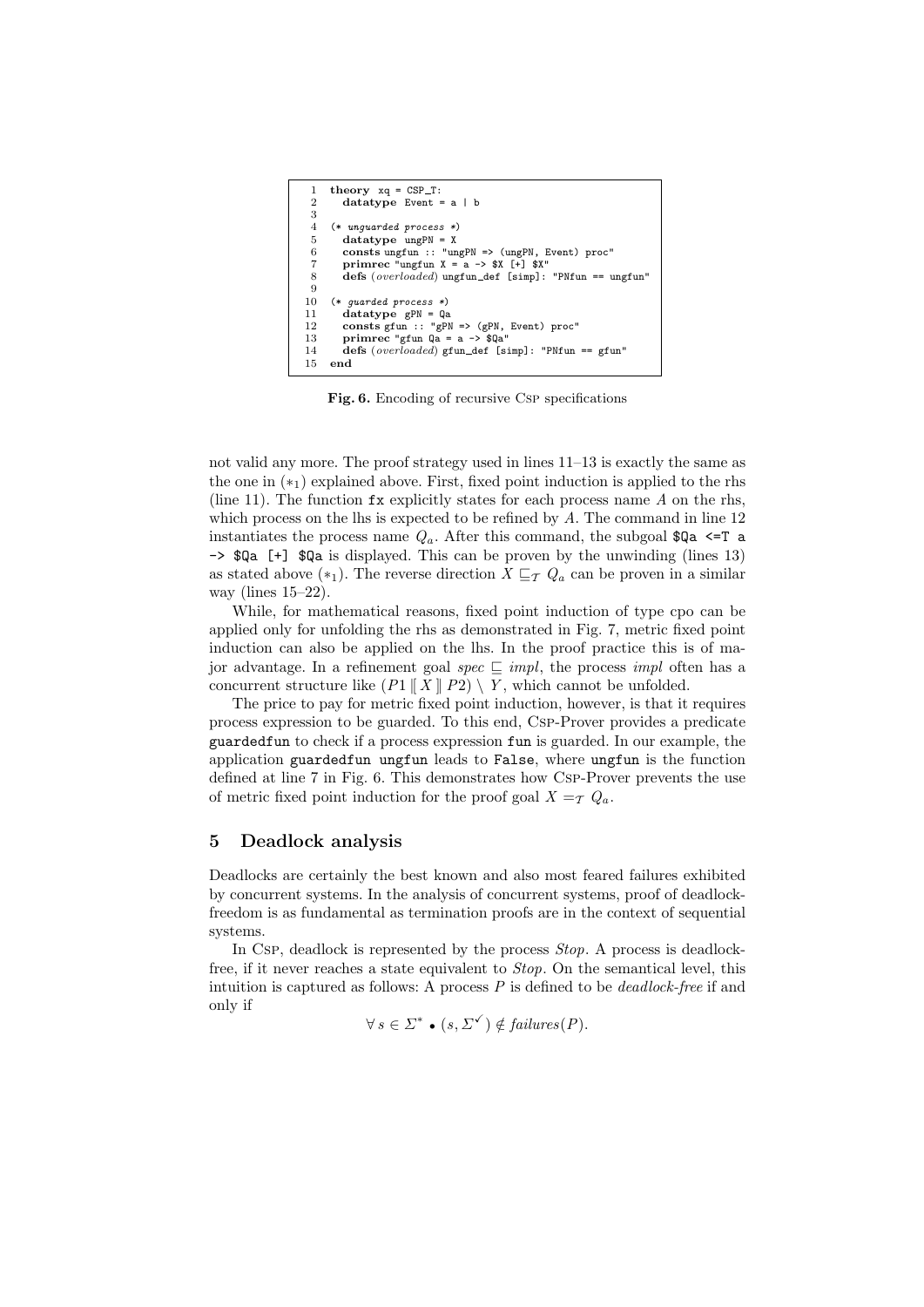```
theory xq_refine_cpo = xq:
 \Omega3 (* CPO apporach *)
4 defs FPmode def [simp]: "FPmode == CPOmode"
 \begin{array}{c} 5 \\ 6 \end{array}6 (* Qa \sqsubseteq_{\mathcal{T}} X *)<br>7 consts fx :: "ungPN => (gPN, Event) proc"
 8 primrec "fx (X) = Qa''\frac{9}{10}10 lemma x_refine_qa_cpo: "$Qa <=T ($X::(ungPN, Event) proc)'<br>11 apply (rule cspT_fp_induct_right[of _ _ "fx"], auto)
11 apply (rule cspT_fp_induct_right[of - "fx"], auto)<br>12 apply (induct_tac p, auto)
12 apply (induct tac p, auto)<br>13 by (tactic \{*\text{ c}snT unwind)
           by (tactic \{ * \text{ cspT\_unwind\_tac } 1 * \})
14
15 (* \tX \sqsubseteq_T \text{Qa} *)<br>16 consts fa :: "gPN => (ungPN, Event) proc"
17 primrec "fa (Qa) = $x"
\begin{array}{c} 18 \\ 19 \end{array}19 lemma qa refine x cpo: "X \le T (Qa::(gPN, Event) proc)"<br>20 apply (rule cap) for induct right of "fa"] auto)
20 apply (rule cspT_fp_induct_right[of = -["fa"], auto)<br>21 apply (induct tac p. auto)
21 apply (induct_tac p, auto)<br>22 by (tactic {* cspT_unwind_tac 1 *})
\frac{23}{24}end
```
Fig. 7. A proof script for refinement over recursive process

After executing a trace  $s$ , the process  $P$  is not allowed to refuse the set of possible communications  $\Sigma^{\checkmark} = \Sigma \cup {\checkmark}$ , namely those from the alphabet  $\Sigma$ and the termination symbol  $\checkmark$ .

This definition on the semantical level has a purely syntactical counterpart: Roscoe [16] presents the theorem that  $P$  is deadlock-free if and only if

$$
DF^{\checkmark} \sqsubseteq_{\mathcal{F}} P,
$$

where the process  $DF^{\checkmark}$  is defined as  $DF^{\checkmark} = (x : \Sigma \to DF^{\checkmark}) \sqcap SKIP$  and  $\sqsubseteq_{\mathcal{F}}$  stands for refinement in the stable failures model  $\mathcal{F}$ . As the stable failures model  $\mathcal F$  has a complete axiomatic semantics [10], the above theorem yields that Csp has a complete calculus for checking deadlock-freedom. In Section 5.1 we demonstrate how to apply this calculus in Csp-Prover with an example taken from an industrial case study.

While the refinement approach completely abstracts from the structure of the concurrent system to be analyzed, other techniques have been suggested which are tailored specifically to a certain class of systems. Roscoe and Dathi [17], for instance, present the following theorem on a specific class of networks  $V$ : Let  $V$ consist of a finite number of processes  $\{P_1, \ldots, P_n\}$ ; if for all pairs of processes  $P_i$  and  $P_j$  with  $i \neq j$  and for all states  $\sigma$  of the network V holds that

$$
P_i \xrightarrow{\sigma} P_j \Rightarrow f_i(\sigma) > f_j(\sigma) \tag{*}
$$

then the network  $V$  is deadlock free – see [17] for the full details of this theorem. The above formula reads: whenever the network is in a state  $\sigma$  such that  $P_i$ has an ungranted request to  $P_j$  (written  $P_i \stackrel{\sigma}{\longrightarrow} \bullet P_j$ ), i.e., the system is in a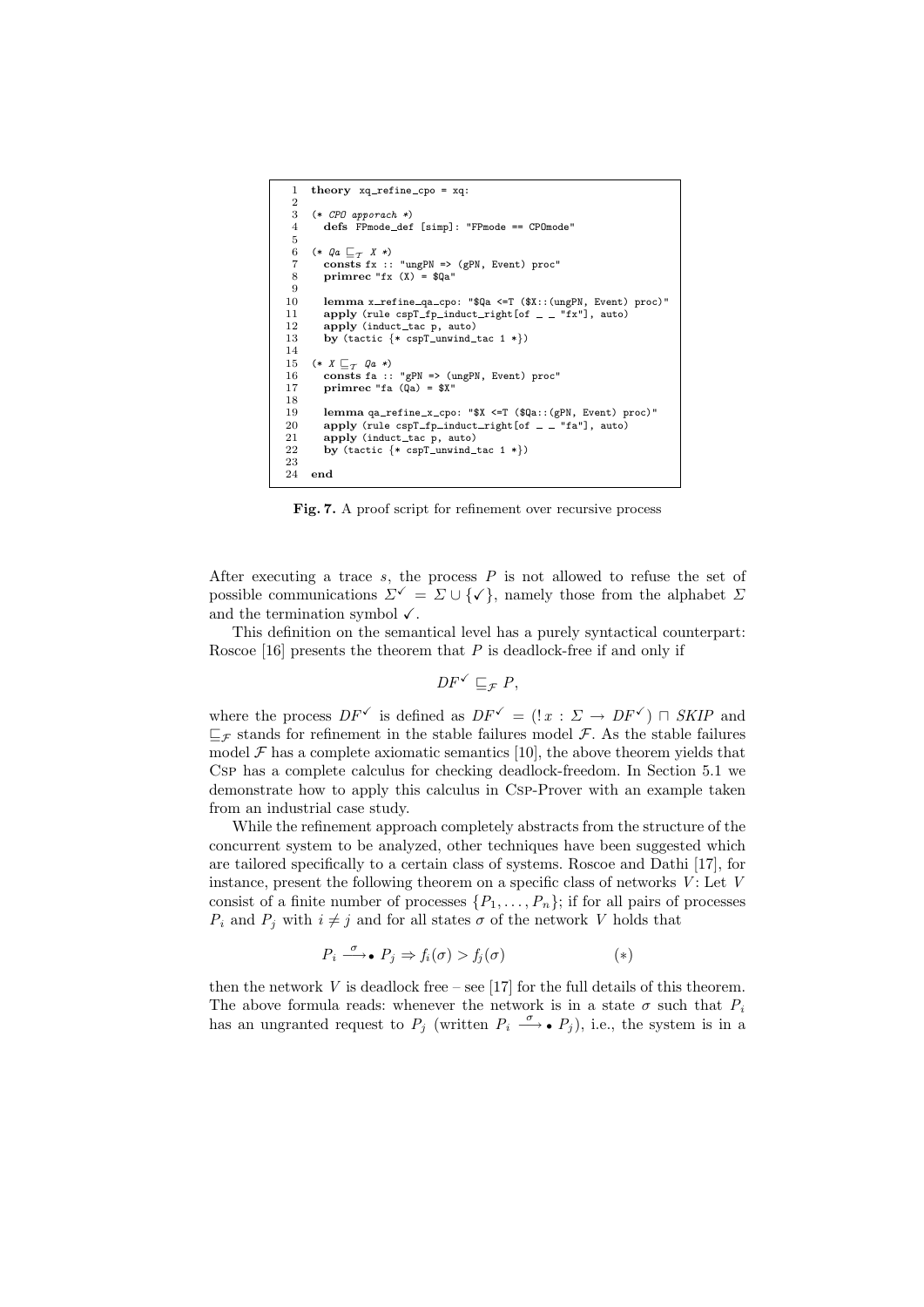potential deadlock situation, then the progress  $f_i(\sigma)$  which  $P_i$  has made in state σ is bigger than the progress  $f_j(σ)$  which  $P_j$  has made in state  $σ$ . Essentially, the theorem applies an argument on the exclusion of circular waiting to the network. The functions  $f_k$ ,  $1 \leq k \leq n$ , are a so-called variant of the network V, which needs to be established for each network individually.

This technique is of purely semantical nature: the state to be considered in condition (∗) includes as one of its components the failures of the network to be analyzed. In this sense, the application of this theorem is more involved than the abstraction technique. Its advantage, however, lies in its capability to analyze whole families of systems. In [11] we give a proof of deadlock freedom for a whole family of systolic arrays. It is an open research question, if syntactic methods such as the refinement approach discussed above are capable of proving deadlock freedom for whole families of systems.

#### 5.1 Proofs by abstraction

```
1 (* data part *)<br>2 typedeclinit_d
                                    typedecl request_d typedecl response_d typedecl exit_d
 3 datatype Data = Init init_d | Exit exit_d | Request request_d | Response response_d
 4 datatype Event = c Data
 5
 6 (* process part *)
 7 datatype ACName = Terminal | TerminalConfigManagement
 8 | Acquirer | AcConfigManagement<br>9 consts ACfun :: "(ACName. Event) proc"
9 consts ACfun :: "(ACName, Event) proc<sup>1</sup><br>10 primrec
10 primrec<br>11 "ACfun
11 "ACfun (Terminal) = c !? init:(range Init) -> $TerminalConfigManagement'<br>12 "ACfun (TerminalConfigManagement) =
12 "ACfun (TerminalConfigManagement) =<br>13 c ? x -> IF (x:range Request)
13 c ? x -> IF (x:range Request)<br>14 THEN c !? response:
14 THEN c !? response: (range Response) -> $TerminalConfigManagement<br>15 ELSE IF (x:range Exit) THEN SKIP ELSE STOP"
15 ELSE IF (x:range Exit) THEN SKIP ELSE STOP"<br>16 "ACfun (Acquirer) = c ? x: (range Init) -> $AcConfigMana
         "ACfun (Acquirer) = c ? x:(\text{rangeInit}) -> $AcConfigManagement"
17 "ACfun (AcConfigManagement) =<br>18 c !? exit: (range Exit) ->
18 c !? exit:(range Exit) -> SKIP |<sup>-</sup>|<br>19 c !? request:(range Request)
19 c !? request:(range Request)<br>
20 -> c ? response:(range R<br>
21 defs (overloaded) Set_ACfun_def [
20 -> c ? response:(range Response) -> $AcConfigManagement"<br>21 defs (overloaded) Set_ACfun_def [simp]: "PNfun == ACfun"
\frac{22}{23}23 constdefs AC :: "(ACName, Event) proc'<br>24 "AC == ($Acquirer | [range c] | $Termin
         "AC == ($Acquirer |[range c]| $Terminal)"
```
Fig. 8. EP2 Specification at the Abstract Component Description Level.

In the following, we give an example of how to prove deadlock-freedom in Csp-Prover via abstraction. To this end, we will show for a process AC that it is a refinement of a more abstract process Abs in the stable failures model  $\mathcal{F}$ . For this process Abs we prove  $DFtick \subseteq Abs$ , where  $DFtick$  is the Csp-Prover's representation of the process  $DF^{\checkmark}$  defined above. As refinement is transitive, this establishes deadlock freedom for AC. It should be noted that Csp-Prover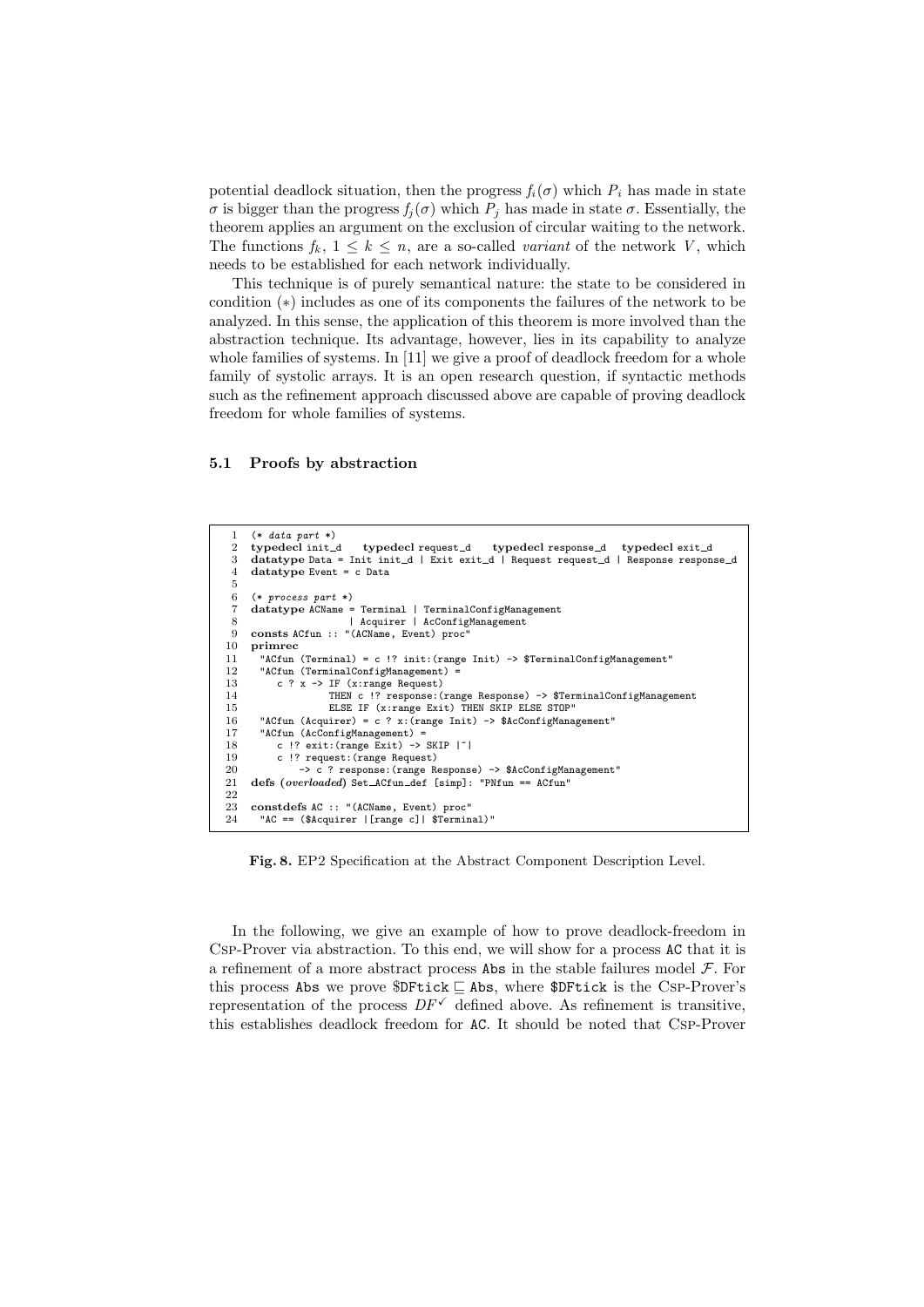```
1 datatype AbsName = Abstract | Loop<br>2 consts Absfun :: "(AbsName Event)
    2 consts Absfun :: "(AbsName, Event) procDF"
\frac{3}{4} primrec
4 "Absfun (Abstract) = c ?x -> $Loop<br>5 "Absfun (Loop) = c ?x -> (SKIP)
5 "Absfun (Loop) = c !? x \rightarrow (SKIP |\cdot| c !? x \rightarrow $Loop)"<br>6 defs (overloaded) Set_Absfun_def [simp]: "PNfun == Absfu
    6 defs (overloaded) Set Absfun def [simp]: "PNfun == Absfun"
7
8 constdefs Abs :: "(AbsName, Event) proc"
9 "Abs == $Abstract"
```
Fig. 9. An abstraction of the process shown in Fig. 8.

also includes the proof of the above syntactical characterization of deadlock freedom.

Our example for this section is taken from an industrial case study on the verification of EP2 [1], which is a new standard of electronic payment systems. In [6], major parts of the EP2 system have been formalised in Csp-Casl [15]. For a system as complex as EP2, tool support is required in order to prove deadlock freedom for the interaction between the various components.

Translating the data part of the specifications given in [6] into adequate Isabelle code, we obtain specifications in the input format of Csp-Prover. Fig. 8 shows the nucleus<sup>7</sup> of the initialisation procedure of the EP2 Terminal. The **Terminal** starts the initialisation (line 11), where  $c!/x : X \rightarrow P$  represents that one of data in  $X$  is nondeterministically sent on  $c$ , and waits then for data sent by the Acquirer. If this data is of type Request, the Terminal answers with a value of type Response (line 14). Another possibility is that the Acquirer wants to exit the initialisation (line 15). Any other type of communication sent by the Acquirer will lead to a deadlock represented by the process STOP (line 15). On the other end of the communication, after receiving an initialisation request (line 16) the Acquirer internally decides if it wants to exit the process (line 18) or interact with the Terminal by sending a request followed by a response of the Terminal (line 19). The system AC to be analysed here consists of the parallel composition of the Terminal and the Acquirer synchronised on the channel c (line 24).

Using Csp-Prover, we can show in the stable-failure model  $\mathcal F$  that the above described process AC is a refinement of the process Abs of Fig. 9. This proof gives another nice example on how to apply proof procedures to recursively defined processes in Csp-Prover. Note that Abs is a purely sequential process which can successfully terminate after any even number of communications through the channel c. Which specific data is sent on c can be ignored here.

Fig. 10 shows the complete script to prove the refinement relation Abs  $\sqsubseteq_{\mathcal{F}}$ AC (line 15) in Csp-Prover. First, it is declared that the CMS approach is applied for the analysis of fixed points in this verification (line 2). Then we check that all processes are guarded. This check is fully automated routine (lines 5–6). Next,

<sup>7</sup> For the purpose of this paper, the specification text has been simplified. The complete formalisation and proof can be found in [8].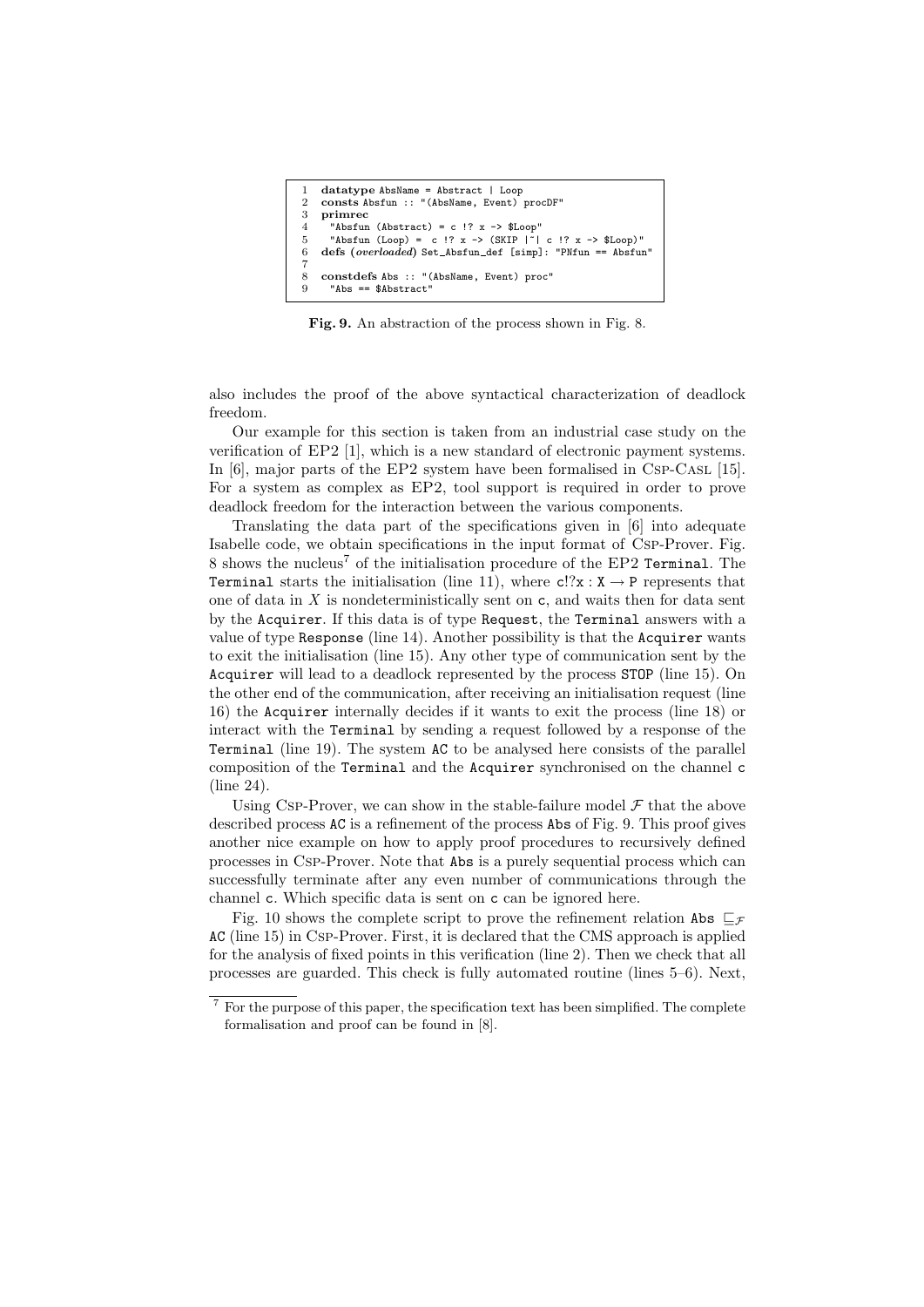```
1 (* the CMS approach is used for analysing Fixed Points *)<br>2 defs FPmode def [simp]: "FPmode == CMSmode"
      2 defs FPmode def [simp]: "FPmode == CMSmode"
 \frac{3}{4}4 (* check the guards *)<br>5 lemma guardedfun AC
 5 lemma guardedfun AC Abd[simp]: "guardedfun ACfun" "guardedfun Absfun"<br>6 by (simp add: guardedfun def, rule allI, induct tac p, simp all)+
      by (simp add: guardedfun_def, rule allI, induct_tac p, simp_all)+
  7
 8 (* expected correspondence of process-names in Abs to AC *)
9 consts Abs_to_AC :: "AbsName => (ACName, Event) proc"<br>10 primrec
10 primrec<br>11 "Abs_to
11 "Abs_to_AC (Abstract) = ($Acquirer | [range c] | $Terminal)"<br>12 "Abs_to_AC (Loop) = ($AcConfigManagement | [range c] | $Term
        "Abs_to_AC (Loop) = ($AcConfigManagement | [range c] | $TerminalConfigManagement)'
\frac{13}{14}14 (* the main theorem *)<br>15 theorem en? Abs AC:theorem ep2_{Abs\_AC}: "Abs \leqF AC"
16 apply (unfold Abs def AC def)
17 apply (rule cspF_fp_induct_left[of _ "Abs_to_AC"], auto)<br>18 apply (induct_tac p, auto)
18 apply (induct_tac p, auto)<br>19 apply ((tactic * cspF_hsf_
19 apply ((tactic * cspF hsf tac 1 *)+,<br>20 (rule | rule cspF decompo r
20 (rule | rule cspF_decompo_ref |<br>21 mule cspF Int choice left1, approximately
                     rule cspF_Int_choice_left1, auto |
22 rule cspF_Int_choice_left2, rule cspF_decompo_ref, auto)?,<br>23 (auto simp add: image iff ini on def)?)+
23 (auto simp add: image_iff inj_on_def)?)+<br>24 done
      done
```
Fig. 10. The complete proof script for Abs  $\sqsubseteq_{\mathcal{F}}$  AC.

a mapping is defined from the process-names of Abs to process expressions in AC (line 9-12)<sup>8</sup>. After these preparations, Abs  $\sqsubseteq_{\mathcal{F}}$  AC is given as a goal (line 15). Using the above mapping, the proof obligations on the recursive process Abs are unfolded into a base case and step cases by cspF\_fp\_induct\_left. This is the fixed point induction rule for unfolding the left-hand side (line 17). Since a step case is produced for each of the process names of Abs, the step cases are instantiated by induction on AbsName (line 18). Finally, the theorem is proven by CSP-Prover's tactic  $csp\_hsf\_tac$  (line 19) which sequentialises any expression,  $\texttt{csp\_decompo\_ref}$  which decomposes Csp-operators (line 20) by considering the refinement, for example,

 $Y \subseteq X \wedge (\forall x \in Y. P(s) \sqsubseteq_{\mathcal{F}} Q(s)) \implies x : X \bullet P(s) \sqsubseteq_{\mathcal{F}} x : Y \bullet Q(s),$ 

csp Int choice left1 which selects the first P from  $P \sqcap Q$  in the left-hand side (line 21), and Isabelle's tactic auto (line 23).

It remains to show that AC is deadlock-free. Fig. 11 shows the complete script to prove the refinement relation  $DF$ tick  $\sqsubseteq_{\mathcal{F}}$  Abs (line 8) in Csp-Prover. In this proof,  $cspF_f$  induct right, which is the fixed point induction rule for unfolding the right-hand side, is applied (line 10). Since we use the CMS approach in this example, we can apply the fixed point induction to the both sides. Note that in the CPO approach cspF\_fp\_induct\_right is available only for unfolding right-hand sides. The proof strategy used in Fig. 11 is similar to the case of  $\mathsf{Abs} \sqsubseteq \mathsf{AC}.$ 

<sup>&</sup>lt;sup>8</sup> It is hard to automatically derive such correspondences. However, Csp-Prover can assist users to derive them.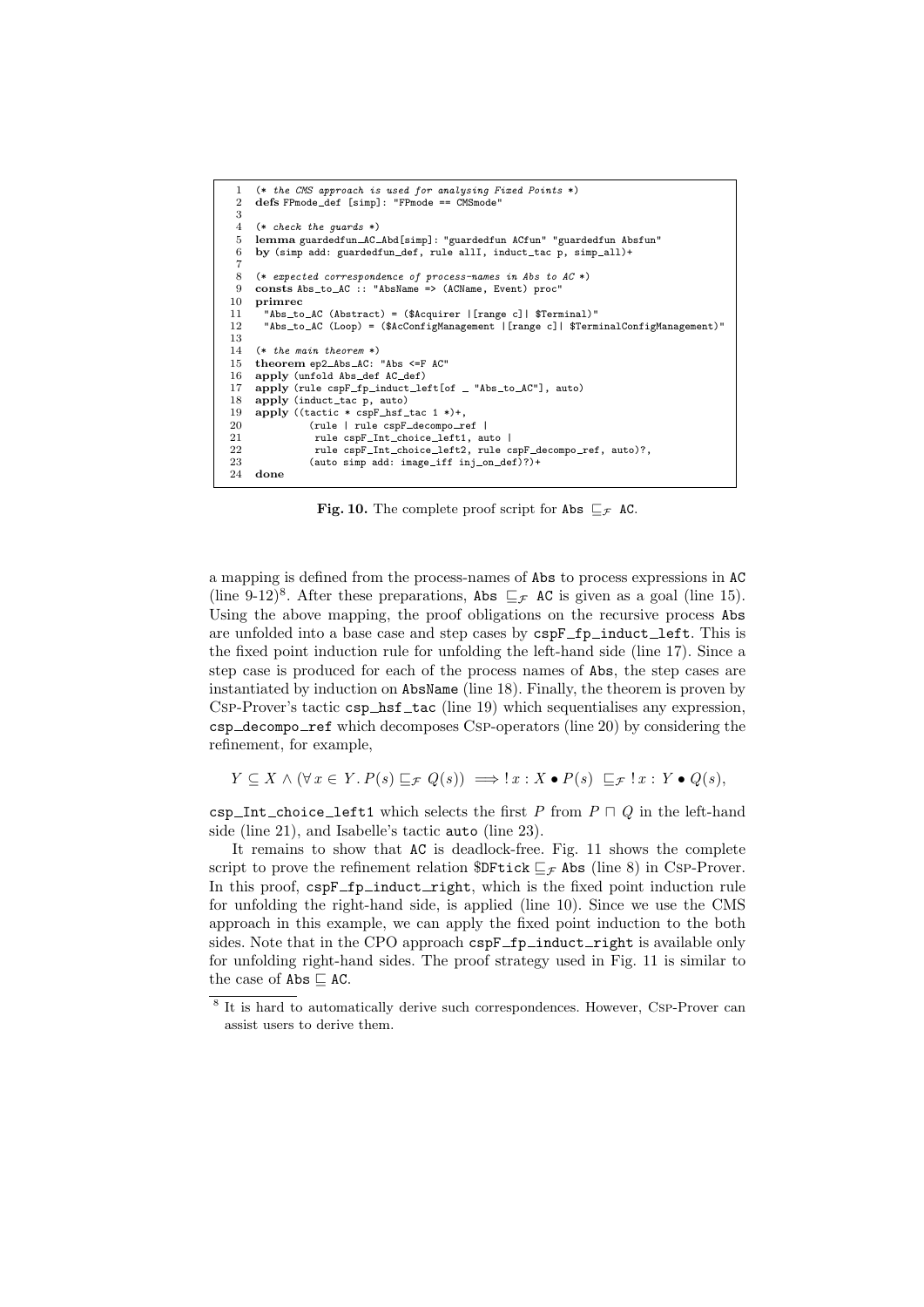|        | (* expected correspondence of process-names in Abs to DF *)                                    |
|--------|------------------------------------------------------------------------------------------------|
| $^{2}$ | consts Abs_to_DF :: "AbsName => (DFtickName, Event) proc"                                      |
| 3      | primrec                                                                                        |
| 4      | "Abs_to_DF (Abstract) = $$DFtick$ )"                                                           |
| 5      | "Abs_to_DF (Loop) = (\$DFtick)"                                                                |
| 6      |                                                                                                |
|        | $(* the main theorem *)$                                                                       |
| 8      | theorem ep2_DF_Abs: "\$DFtick <=F Abs"                                                         |
| 9      | apply (unfold Abs_def)                                                                         |
| 10     | apply (rule $\text{cspF\_fp\_induct\_right[of \_ = "Abs\_to\_DF"]$ , auto)                     |
| 11     | apply (induct_tac p, auto)                                                                     |
| 12     | apply ((tactic $\{* \text{ cspF\_hsf\_tac } 1 * \}$ , rule cspF $\text{__Int\_choice\_left1},$ |
| 13     | rule cspF_decompo_ref, auto)                                                                   |
| 14     | $(tactic \{ * cspF_hsf_tac 1 * }$ , rule $cspF_Int_choice_let2, simp)$ +                       |
| 15.    | done                                                                                           |

Fig. 11. The complete proof script for \$DFtick  $\sqsubseteq_{\mathcal{F}}$  Abs.

```
theorem AC_isDeadlockFree: "AC isDeadlockFree"
2 apply (simp add: DeadlockFree_DFtick_ref)<br>3 apply (rule cspF_trans[of = = = Abs])
3 apply (rule cspF_trans[of \angle \angle Abs])<br>4 apply (rule ep2 DF Abs, rule ep2 Abs)
4 apply (rule ep2 DF Abs, rule ep2 Abs AC)
     done
```
Fig. 12. The complete proof script for the deadlock-freedom of AC.

Finally, we give a script for showing that AC is deadlock-free in Fig. 12. The main goal is rewritten to  $DF$ tick  $C$  AC by DeadlockFree  $DF$ tick ref, which is the encoded syntactical characterization of deadlock-freedom (line 2). We finally establish our proof goal by combining  $DF$ tick  $\subseteq$  Aba and Abs  $\subseteq$  AC, which have been proved in Figs. 10 and 11, respectively.

# 6 Summary and Future work

In this paper, we have reviewed a number of proof principles of the process algebra Csp, have discussed their merits and limitations, and have shown by the means of practical examples how these techniques can be applied in the analysis of concurrent systems using Csp-Prover. It turned out that mechanized theorem proving is needed for both, the verification and the application of proof principles in Csp and process algebra in general.

Future work will include the implementation of further Csp models in Csp-Prover, the integration of FDR and Csp-Prover, as well as the application of Csp-Prover in further case studies.

Acknowledgement The authors would like to thank Liam O'Reilly and Temesghen Kahsai for help with some of the proof scripts, and Erwin R. Catesbeiana Jr for contributing deep insights into the nature of fixed point induction.